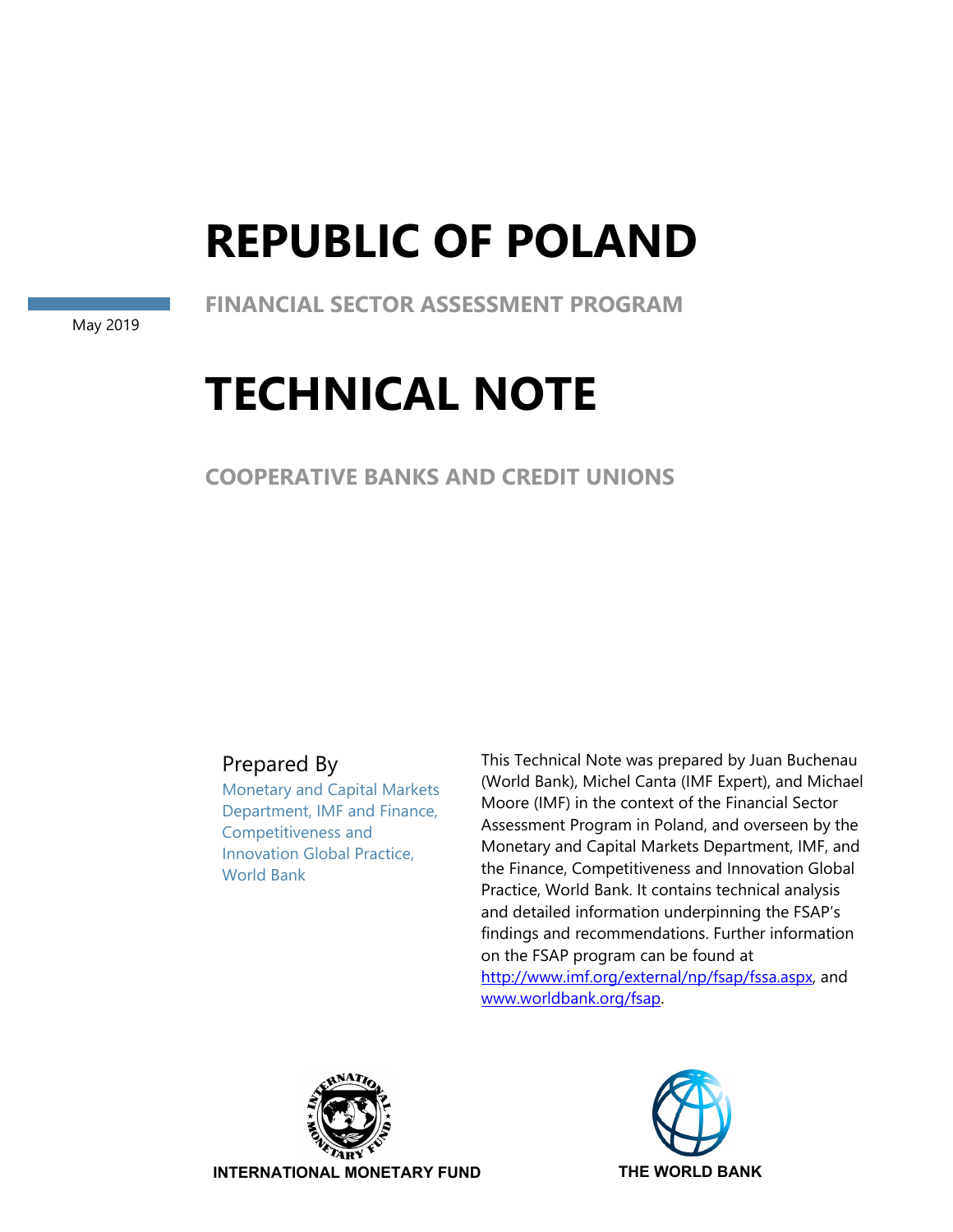# **CONTENTS**

| <b>BOXES</b>                                                                                    |  |
|-------------------------------------------------------------------------------------------------|--|
|                                                                                                 |  |
|                                                                                                 |  |
| <b>FIGURES</b>                                                                                  |  |
|                                                                                                 |  |
|                                                                                                 |  |
|                                                                                                 |  |
| <b>TABLES</b>                                                                                   |  |
|                                                                                                 |  |
|                                                                                                 |  |
|                                                                                                 |  |
| 4. Regulatory Capital Ratio of the 35 Credit Unions Operating in September 2017_____________ 19 |  |
|                                                                                                 |  |
|                                                                                                 |  |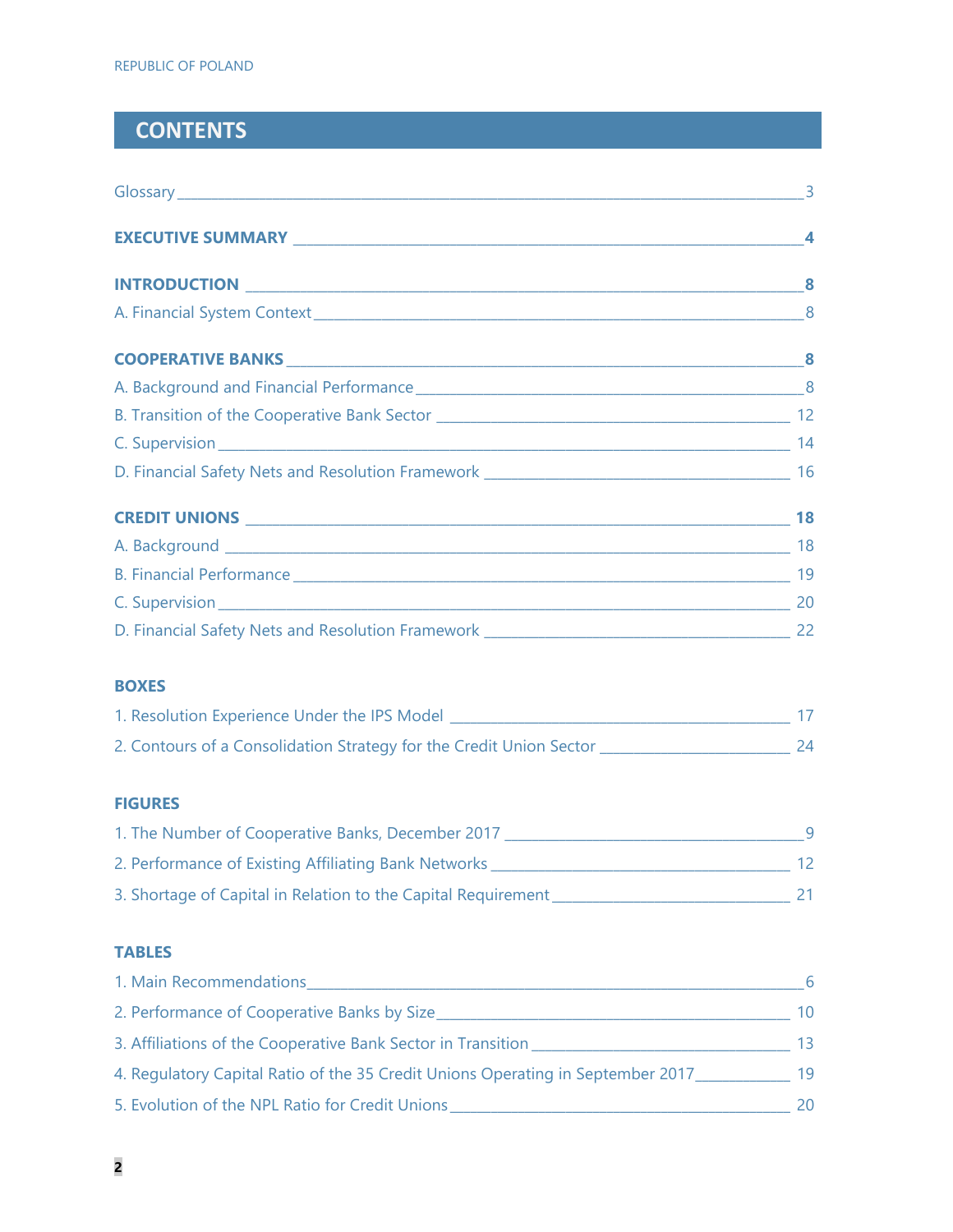# **Glossary**

| ABs            | <b>Affiliating Banks</b>                                                 |
|----------------|--------------------------------------------------------------------------|
| AMV            | Asset Management Vehicle                                                 |
| BA             | <b>Banking Act</b>                                                       |
| <b>BCP</b>     | <b>Basel Core Principles</b>                                             |
| <b>BGF</b>     | <b>Bank Guarantee Fund</b>                                               |
| <b>BGF Act</b> | Act on the Bank Guarantee Fund, Deposit Guarantee Scheme, and Resolution |
| <b>BPS</b>     | <b>Bank of Polish Cooperatives</b>                                       |
| <b>CMG</b>     | <b>Crisis Management Group</b>                                           |
| <b>CRR</b>     | Capital Requirement Regulation                                           |
| <b>CU</b>      | Credit Union                                                             |
| <b>DGF</b>     | Deposit Guarantee Fund                                                   |
| D-SIBs         | Domestic Systemically Important Banks                                    |
| <b>FSAP</b>    | Financial Sector Assessment Program                                      |
| <b>IFRS</b>    | International Financial Reporting Standard                               |
| <b>IPS</b>     | <b>Institutional Protection Scheme</b>                                   |
| MoF            | Ministry of Finance                                                      |
| <b>NACSU</b>   | National Association of Co-operative Savings and Credit Unions           |
| <b>NBP</b>     | National Bank of Poland                                                  |
| <b>NPL</b>     | Nonperforming Loan                                                       |
| P&A            | Purchase and Assumption                                                  |
| <b>PFSA</b>    | Polish Financial Supervision Authority                                   |
| OSII           | Other Systemically Important Institutions                                |
| SGB            | Cooperative Banking Group                                                |
| <b>SME</b>     | Small- and Medium-Sized Enterprises                                      |
| <b>SRR</b>     | <b>Special Resolution Regime</b>                                         |
| <b>WOCCU</b>   | World Council of Credit Unions                                           |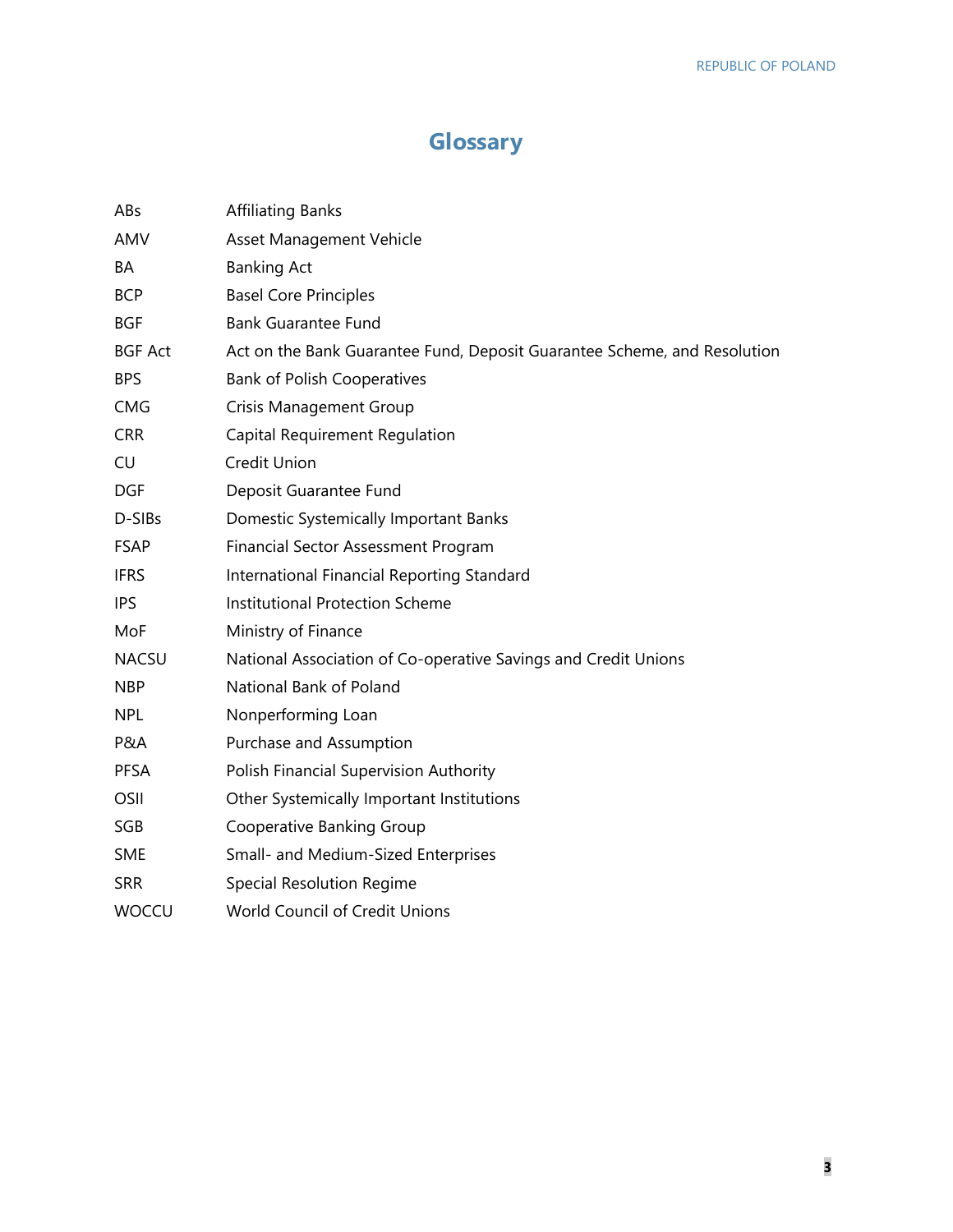# **EXECUTIVE SUMMARY**

**This technical note reviews the cooperative bank and credit union sectors.** It focuses on: (i) the situation of the two sectors that are both in states of transition; (ii) the regulatory and supervisory arrangements; and (iii) the safety net and resolution regime within the context of the crisis management framework. In addition, key perspectives are provided as to the sustainability of institutional models and the sectors within a modernizing and competitive banking sector.

**This note was prepared using information from the authorities and market participants that was received in the first semester of 2018 at the time of the visit of the authors.** Although in some instances there is subsequent improvement in the performance of some cooperative banks and credit unions, the authors believe such changes do not modify substantially the main conclusions and recommendations made.1

**Most cooperative banks and credit unions are stable, but each sector has its own issues.** The FSAP is broadly supportive of the policy direction for cooperatives, while it questions whether the credit union sector should remain standalone. Combined, cooperative banks and credit unions represent less than 8 percent of deposit takers, though more importantly they serve about 18 percent of the population.

#### **Cooperative Banks**

**The supervisory arrangement for cooperative banks is evolving to a "supplementary"**  supervision model. Under EU legislation,<sup>2</sup> the authorities beginning in 2015 promoted that cooperative banks be part of an Institutional Protection Scheme (IPS) that includes an affiliating commercial bank. Currently, there are two IPS networks.<sup>3</sup> All cooperative banks that are not part of the existing two IPS, confront challenges to complete successfully their transition into the desired new models of operation. Two cooperatives are the exception to integration into an IPS, as both have achieved independent status in line with Article 1 of the CRR (e.g., capital over EUR 5 million, other prudential requirements).

**The IPSs perform internal control functions that complement supervision by the Polish**  Financial Supervision Authority (PFSA),<sup>4</sup> but are in transition, and reliance on the PFSA is still **necessary.** In addition, the IPS structure can direct liquidity or solvency support to cooperative banks

<sup>1</sup> Most figures in this text were collected during the FSAP Missions in January/February 2018 and in April/May 2018. This technical note provides in some instances other updated figures as of June 2018 as provided by the authorities usually in footnotes.

 $2$  Article 113 (7) Capital Requirement Regulation (CRR).

 $3$  A proposal to form a third network using an "Integrated Affiliation" as foreseen in the law instead of an IPS now appears unlikely as the PFSA decided to not license the affiliating bank.

<sup>&</sup>lt;sup>4</sup> See Art 22i of the Act on the Functioning of Cooperative Banks, their Association and Associating Banks from year 2000.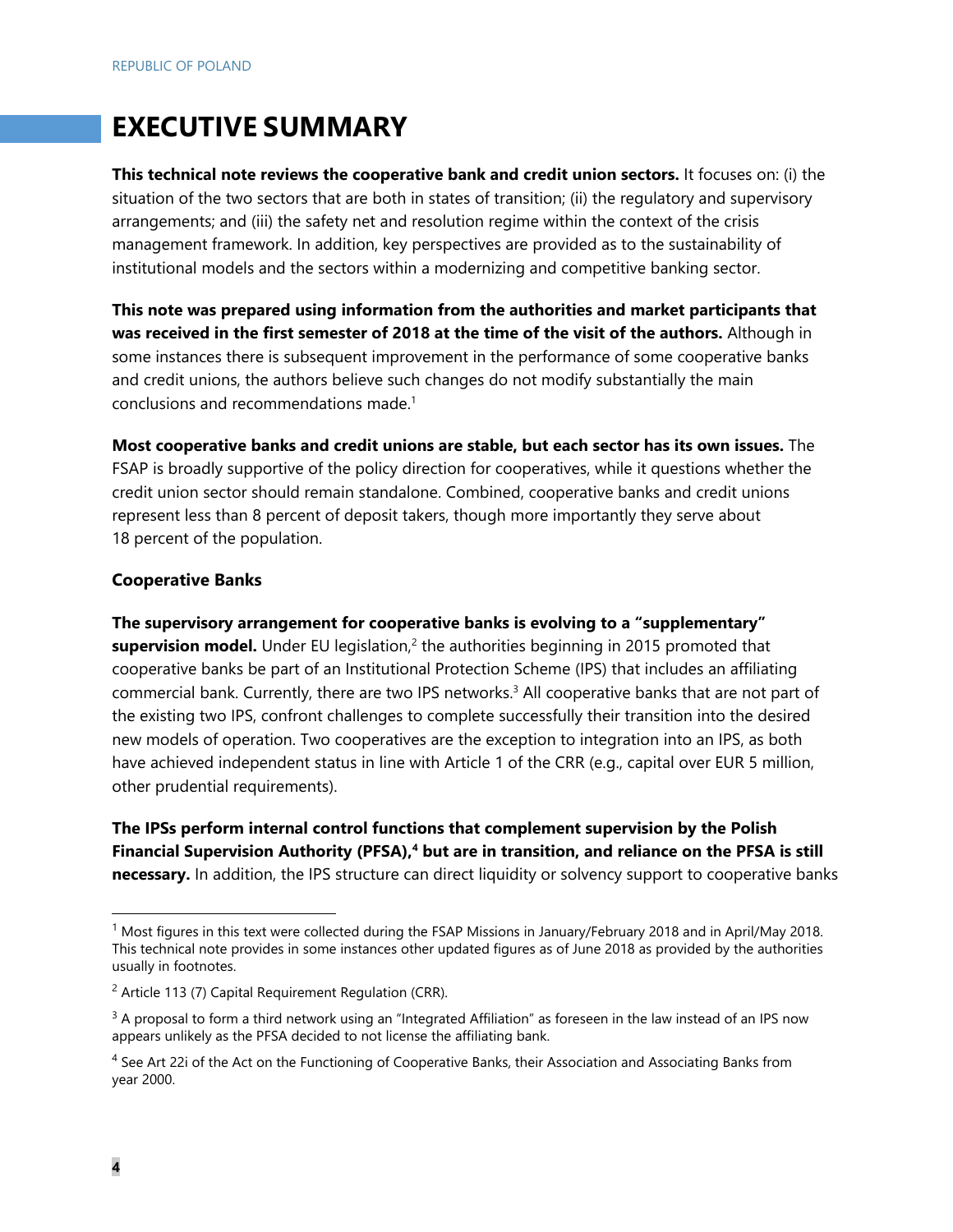before resorting to (but in coordination with) official institutions. In both cases, the PFSA informally cooperates with the IPS to avoid any turmoil in the cooperative bank sector. Each of the two IPSs has been successfully tested in the assisted merger of a troubled cooperative bank with a strong one.

#### **Elevated risk for the cooperative banks' sector stems from three sources:** (i) about 40–

45 cooperative banks that were seeking to establish their own affiliating bank and network will now need to affiliate back within an existing network;<sup>5</sup> (ii) approximately 12 cooperative banks still appear as likely to remain outside a cooperative bank network/IPS as they are viewed as either too large, and/or too weak to join an existing IPS; and (iii) for the existing 2 networks, their affiliating banks have legacy issues of weak asset quality and capital that in the past has required that their member cooperative banks provide support. Addressing these areas of elevated risk in this period of transition will be fundamental.

#### **The two existing IPSs and their affiliating banks need to be strengthened to ensure**

**sustainability.** Key reforms should include: (i) the supplementary internal control models will need to be robust, as the internal control activities of their members would need to be aligned with PFSA requirements; (ii) the scope of the affiliating bank activities should be revisited: consideration should be that the activities of the affiliating bank be focused to supporting their owners/members and that credit activity be limited; (iii) the affiliating banks should promote greater integration of the networks, including through actual and operational consolidation among network cooperative banks; and (iv) ensuring that the liquidity and solvency support arrangements across the schemes are harmonized in relative size, capacity, and accessibility to be viable and promote confidence.

**Although most cooperative banks are well capitalized and profitable, the situation of some individual banks is declining, and their viability could come into question.** This will make it necessary that the PFSA, the IPSs (as applicable), and the BGF undertake resolution activities that limit spillovers, namely the use of purchase and assumption transactions.

#### **Credit Unions**

**Despite improvements in recent years, the performance of credit unions and the quality of their financial information is not yet satisfactory.** Since coming under the supervision by PFSA, there has been some improvement in the credit union sector mainly due to the resolution of nonviable credit unions and better performance of the remaining entities. These improvements however are not sufficient to reverse the deterioration in the system thus far.

<sup>&</sup>lt;sup>5</sup> In this case, the number of cooperative banks that had been seeking to establish their own affiliating bank had decreased to 42 entities by August 2018. Moreover, of these, more than 30 cooperative banks have applied to be accepted into an existing IPS (some already successfully).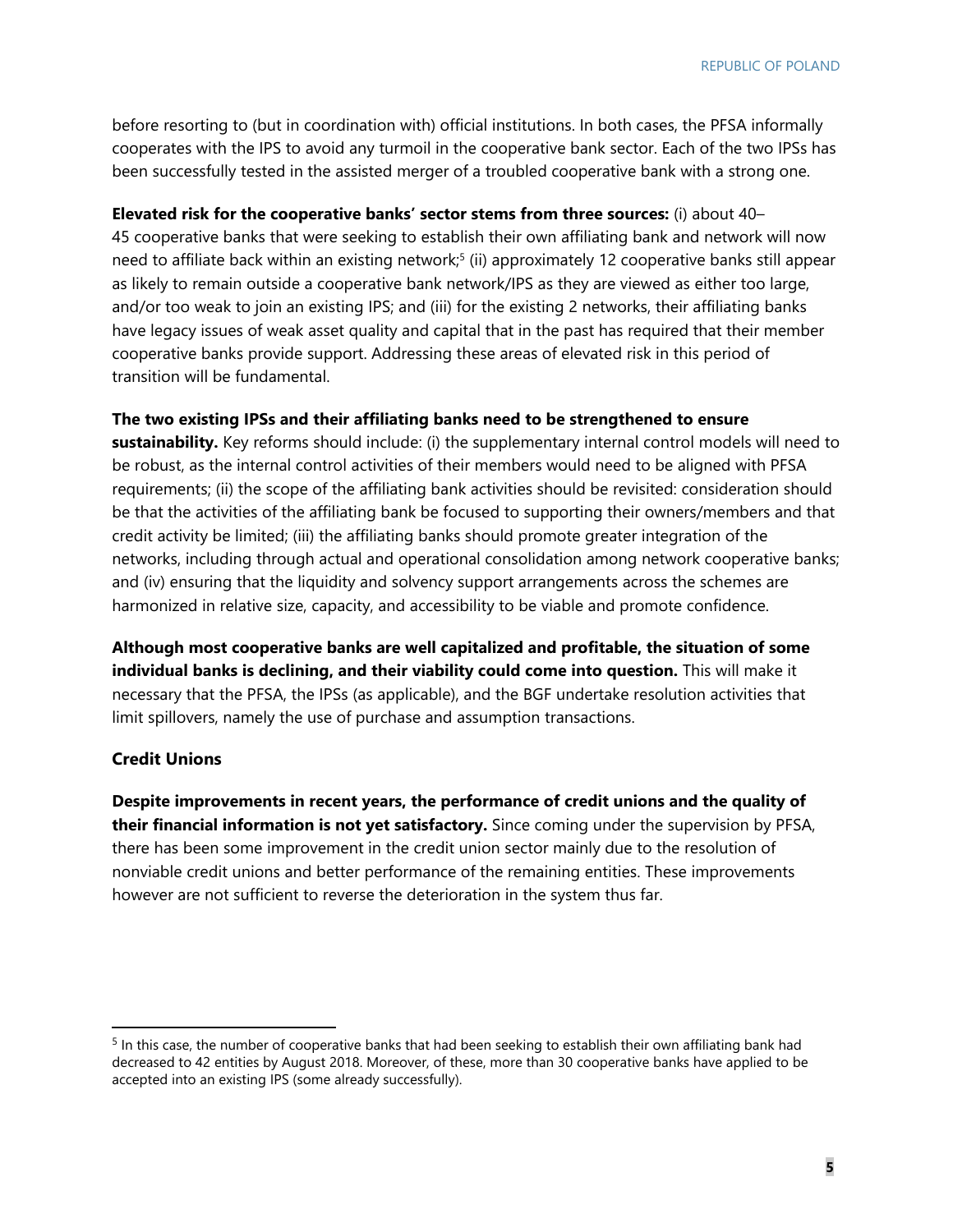**The capital adequacy of the credit union sector at end-January 2018 remains below the regulatory minimum of 5 percent, reflecting the troubled situation of larger credit unions**. 6 The source of low capital adequacy has been losses from poor loan underwriting and a series of past mergers that were allowed without addressing viability issues.<sup>7</sup>

**The sector requires restructuring to consolidate viable entities and resolve non-viable entities through exit.** The strategy would foster market solutions either through (i) the merger of weak but solvent credit unions with other viable credit unions or with banks (including eligible cooperative banks); or (ii) the resolution (and exit) through application of the purchase and assumption tool that will allow the franchise value, which is primarily the depositor base and performing loans, to transfer to a successor entity. As the poor financial performance of credit unions is caused significantly by faulty loan management and collection practices, the restructuring strategy should put special emphasis on the recovery of the overdue loan portfolios.

**Policymakers need to decide whether a standalone credit union sector remains appropriate and, if not, define a strategy to transition viable credit unions to become or consolidate with banks.** Credit unions constitute less than 1 percent of deposit taker assets, most of the sector by assets is deeply troubled, and the legal framework has deficiencies. While reform could be considered, including further recapitalization of weak entities and changes to the Credit Union Act 2009, the alternative could be phasing out credit unions. For those that have remained viable, there could be a medium-term path towards consolidation and ultimately transformation into one or more cooperative banks (or consolidation with a commercial bank).

| <b>Table 1. Poland: Main Recommendations</b>                                                                                                                                                                                                                                                                                                                                  |                                                                              |             |  |  |  |
|-------------------------------------------------------------------------------------------------------------------------------------------------------------------------------------------------------------------------------------------------------------------------------------------------------------------------------------------------------------------------------|------------------------------------------------------------------------------|-------------|--|--|--|
| <b>Recommendation</b>                                                                                                                                                                                                                                                                                                                                                         | <b>Agency</b>                                                                | <b>Time</b> |  |  |  |
| <b>Cooperative Banks</b>                                                                                                                                                                                                                                                                                                                                                      |                                                                              |             |  |  |  |
| Strengthen the supplementary internal control and safety net arrangements for<br>cooperative banks to address elevated risk with (i) those cooperative banks that will<br>remain outside an IPS or need to reestablish within an existing network; and (ii) for the<br>existing two networks, their affiliating banks have legacy issues of weak asset quality<br>and capital | PFSA, MoF, ABs,<br><b>IPS</b>                                                |             |  |  |  |
| Develop a strategy for the cooperative bank sector to promote further integration/<br>consolidation of the sector to reduce vulnerabilities, gain economies of scale, and<br>strengthen solvency of the sector, including promotion of services through the<br>affiliating bank networks                                                                                      | PFSA, NBP,<br>MoF, Affiliating<br>Bank Networks.<br>National<br>Associations | <b>NT</b>   |  |  |  |
| Focus the scope of activity of affiliating banks to the provision of services to their<br>members                                                                                                                                                                                                                                                                             | Regulator (MoF<br>/PFSA)                                                     | NT          |  |  |  |
| Enhance member participation by making the signing of shares financially more<br>attractive and by facilitating member participation in cooperative bank decision<br>making/elections                                                                                                                                                                                         | Regulator (MoF<br>/PFSA); National<br>Association                            | MT          |  |  |  |

<sup>6</sup> Following some restructuring actions after the April/May 2018 IMF visit, the PFSA reports to us that at mid-2018, average credit union capitalization increased to 4.4 percent. In addition, the PFSA reports that for the group of 25 mostly smaller credit unions also at mid-2018, all have a capital adequacy ratio above the 5 percent requirement.

 $<sup>7</sup>$  The PFSA after this analysis reports some improvement in capital for some credit unions, though the sector average</sup> remains below the regulatory minimum.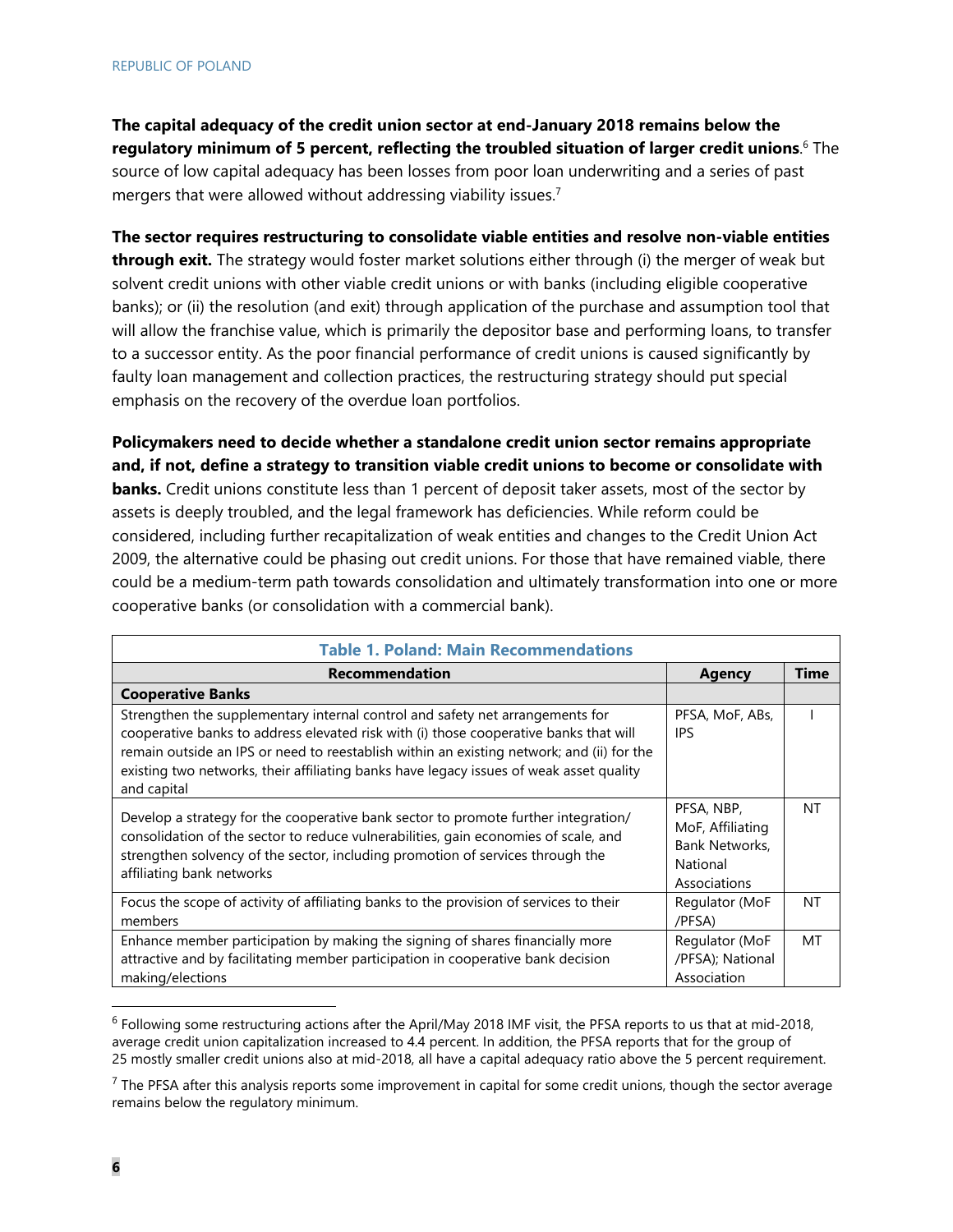| <b>Table 2. Poland. Main Recommendations (concluded)</b>                                                                                                                                                                                                                                                                                        |                                         |              |
|-------------------------------------------------------------------------------------------------------------------------------------------------------------------------------------------------------------------------------------------------------------------------------------------------------------------------------------------------|-----------------------------------------|--------------|
| <b>Credit Unions</b>                                                                                                                                                                                                                                                                                                                            |                                         |              |
| Develop and implement a restructuring strategy focused on (i) resolving non-viable<br>credit unions through exit; (ii) evaluating measures to consolidate viable credit unions<br>through mergers with other credit unions or banks; and (iii) strengthen recovery of<br>nonperforming loans (NPL)                                              | PFSA, MoF,<br><b>NASCU</b>              | ΝT           |
| Strengthen the credit risk management capacity of viable entities                                                                                                                                                                                                                                                                               | PFSA, NACSU                             | MT           |
| Policymakers to weigh the practicality for retention of a separate credit union sector<br>and instead transitioning viable credit unions into the cooperative-commercial bank<br>system                                                                                                                                                         | MoF, PFSA,<br>NACSU, NBP,<br><b>BGF</b> | <b>NT</b>    |
| Further evaluate the capital requirements for credit unions* to ensure appropriate<br>consideration of risk and a level playing field-including evolving the capital<br>requirement for credit unions to a harmonized 8 percent minimum                                                                                                         | MoF, PFSA                               | MT           |
| <b>Supervision</b>                                                                                                                                                                                                                                                                                                                              |                                         |              |
| Strengthen the supervisory capacity of PFSA by increasing (at least during a transition<br>period) the available resources to oversee the cooperative banks and credit union<br>sectors                                                                                                                                                         | MoF, PFSA,                              | $\mathbf{I}$ |
| The quality of the IPS internal control and audit practices will need to be strengthened<br>to align with PFSA supervisory requirements. Moreover, each affiliating bank should<br>meet higher capital requirements                                                                                                                             | PFSA                                    | NT           |
| Revise the reporting requirements and supervision methodologies for cooperative<br>banks and credit unions to ensure proportionality as far as feasible under applicable<br>EU regulations                                                                                                                                                      | PFSA                                    | МT           |
| Evaluate the definition of criteria for auditors of the different institutions; if feasible<br>establish a short list of qualified auditors for the different types of entities, considering<br>their complexity                                                                                                                                | Regulator (MoF<br>/PFSA)                | <b>NT</b>    |
| Further enhance the monitoring by IPS, align methodologies with PFSA                                                                                                                                                                                                                                                                            | PFSA                                    | MT           |
| Further enhance the monitoring of all cooperative banks-including through a<br>shortening in the supervisory inspection cycle-until relevant capacity is established in<br>the Institutional Protection Schemes                                                                                                                                 | <b>PFSA</b>                             | NT           |
| Identify additional cooperative bank capital instruments that are compatible within the<br><b>EU CRR</b>                                                                                                                                                                                                                                        | MoF, PFSA                               | ΝT           |
| Unify accounting standards among sectors and institutions*                                                                                                                                                                                                                                                                                      | PFSA                                    | МT           |
| Finalize the process of evaluation of credit unions                                                                                                                                                                                                                                                                                             | PFSA                                    | NT           |
| Eliminate the apparent duplication of supervisory functions and credit union reporting<br>to NACSU and PFSA*                                                                                                                                                                                                                                    | PFSA, NACSU                             | NT           |
| <b>Safety Nets</b>                                                                                                                                                                                                                                                                                                                              |                                         |              |
| Ensure that all protection schemes complementing the BGF (e.g., the IPS, NACSU) can<br>provide the same level of support in terms of liquidity and solvency funds while<br>requiring adequate monitoring. There should be greater harmonization of the liquidity<br>and solvency support funds as to relative size, capacity, and accessibility | Regulator (MoF<br>/PFSA/NBP)            | MT           |
| Require recovery plans for networks (including the possible need to address multiple<br>distressed cooperative banks simultaneously); and "significant" credit unions and<br>cooperative banks undergoing rehabilitation                                                                                                                        | PFSA, BGF, MoF                          | L            |
| Remedy legal and other impediments to use resolution tools in context of affiliating<br>banks, cooperative banks, and their IPS networks                                                                                                                                                                                                        | MoF, BGF                                |              |

Time Frame: C = continuous; I (immediate) = within one year; NT (near term) = 1–3 years; MT (medium term) = 3–5 years.

\* These regulatory / supervisory suggestions for credit unions would lose importance if the decision is made to transition the viable credit unions into the cooperative-commercial bank system as suggested above.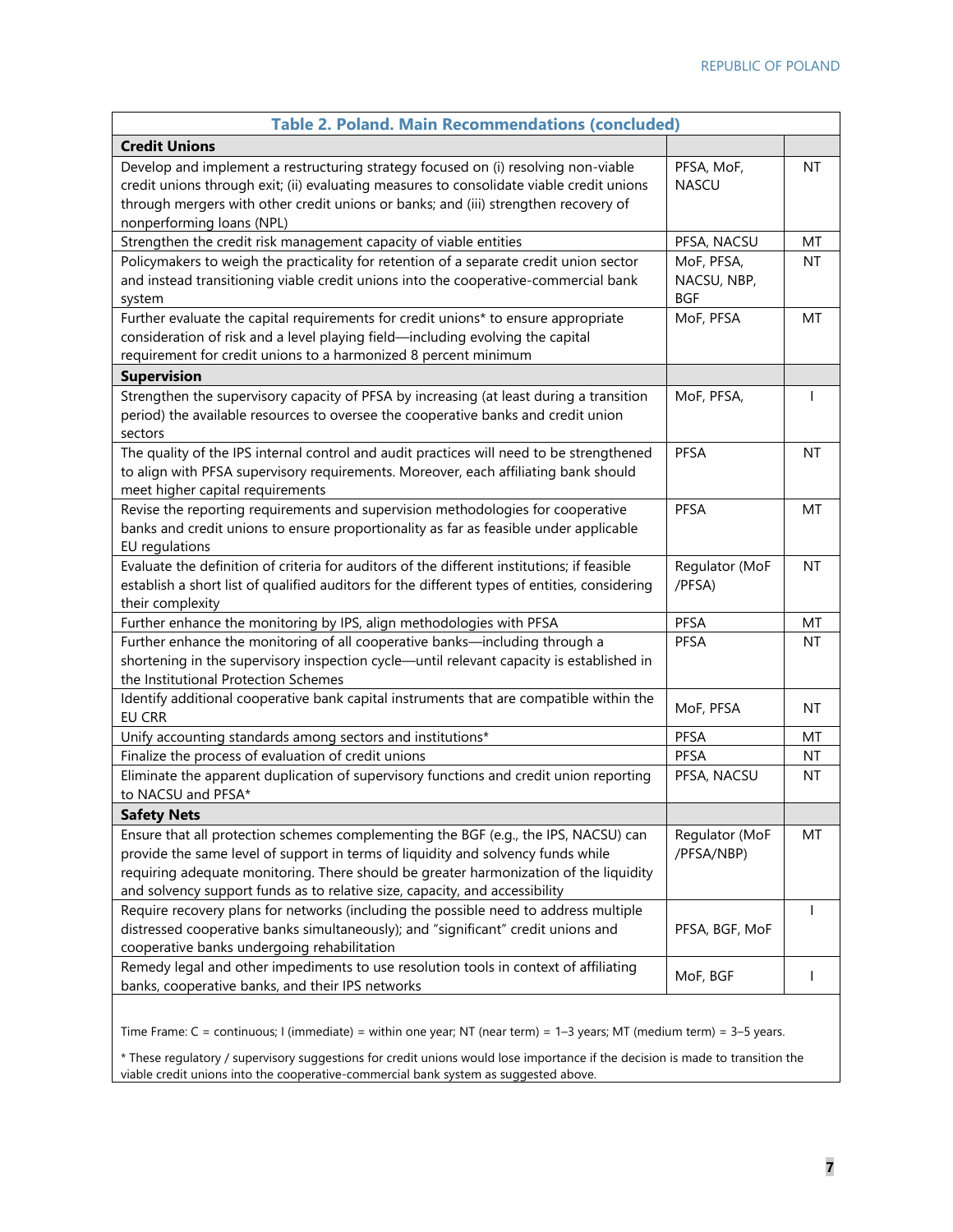# **INTRODUCTION**

## **A. Financial System Context**

**1. Cooperative banks have been part of the banking system for over 150 years, while credit unions emerged more recently around 1990.** In 2018, the nearly 600 cooperative banks and credit unions (CUs) serve about 7.5 million people, equivalent to about 18 percent of the population. Cooperative banks are important lenders to agriculture and small- and mediumsized enterprises (SME), while credit unions mainly provide consumer finance, for which their services are important for pensioners. Combined, cooperative banks and credit unions represent less than 8 percent of deposit takers and are not viewed as systemic.



# **COOPERATIVE BANKS**

### **A. Background and Financial Performance**

**2. In the 1990s, the cooperative sector experienced significant consolidation, yet there are still 550 cooperative banks (see Figure 1).** The sharp decline was a consequence of a closure of poorly performing cooperative banks and consolidation compelled by an increase in the minimum capital requirement.

#### **3. Cooperative banks are organized according to the Cooperative Bank Act,**

**December 2000.** The act establishes two tiers of **cooperative** banks: (i) those with capital above the equivalent of five million euro that comply with the standards applied to commercial banks to operate nationally as independent entities; and (ii) those with minimum capital between the equivalent of one and five million euro (which may only operate regionally) as well as all those above five million that do not comply with all applicable standards to operate as independent entities and that must belong to an "affiliating bank" network.

#### **4. The affiliating bank is a commercial bank owned by the member cooperative banks.8** Currently, there are two affiliating bank networks. The two affiliating bank networks further provide

 $8$  According to Cooperative Bank Act, other entities (different from affiliated cooperative banks) can own shares of an affiliating bank. Independently on the percentage of shares owned, their voting rights are capped at 24 percent of all votes. However, in both banks, other entities own only small (much less than 24 percent) number of shares.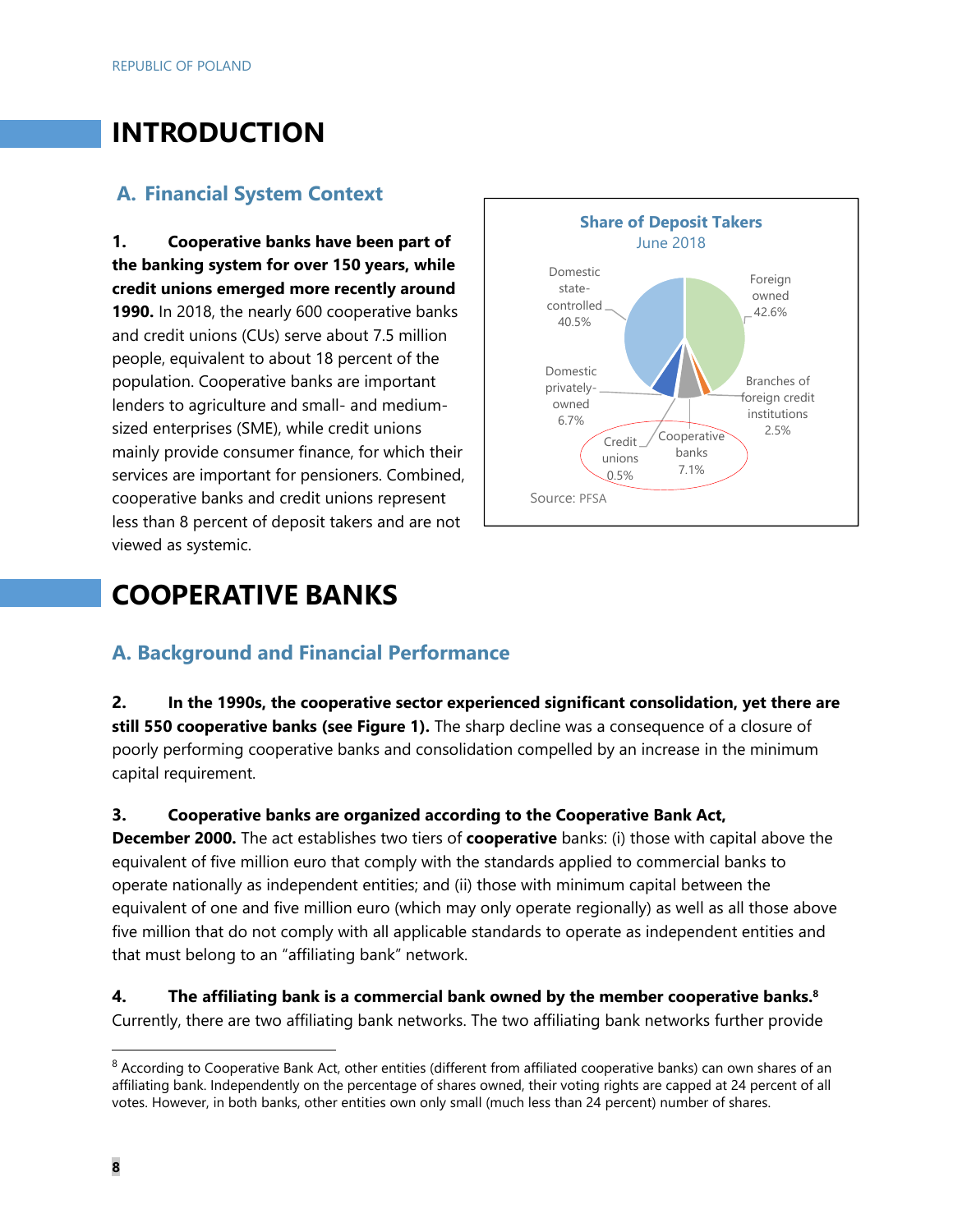

financial and non-financial services to their participating cooperative banks that include general management support, liquidity management, and branding.

#### **5. The overall situation of most cooperative banks is that they remain well capitalized, with moderate levels of NPLs largely in line with the overall banking system, though with weak profitability** (see Table 2)**.** It is noteworthy that NPLs are higher among larger cooperative

banks, reflecting their engagement with enterprise borrowers, the consequences of the absorption of weaker (and/or failing) cooperative banks, and a lower level of connection with their local communities. Larger cooperative banks represent around 65 percent of the cooperative bank sector assets but only 40 percent of its members. At end-2017, there were 162 cooperative banks with a capital base above 5 million, though only 2 operate independently reflecting that most would not comply with the supervisory requirements for a stand-alone bank.

**6. Most small cooperative banks show better financial performance indicators (higher capital and lower NPL ratios) than larger cooperative banks**. Reflecting closer ties to their local communities and lower exposure to enterprise loans. Despite this, smaller cooperative banks have the disadvantage in that they lack scale for access to technology and third-party services, which affects their competitiveness.

**7. While cooperative banks have expanded at a rate above inflation, more recently there has been a shift in lending towards housing finance, which has grown by 17 percent between June 2016 and June 2017, while enterprise lending has remained flat.** While the enterprise loan portfolio shows a poorer performance with an NPL ratio of 15 percent, housing loans seem to perform better with an NPL ratio of 2 percent. These differences are explained on the one side by likely weaker underwriting standards of the enterprise loans and the young stage of development of the housing portfolio on the other.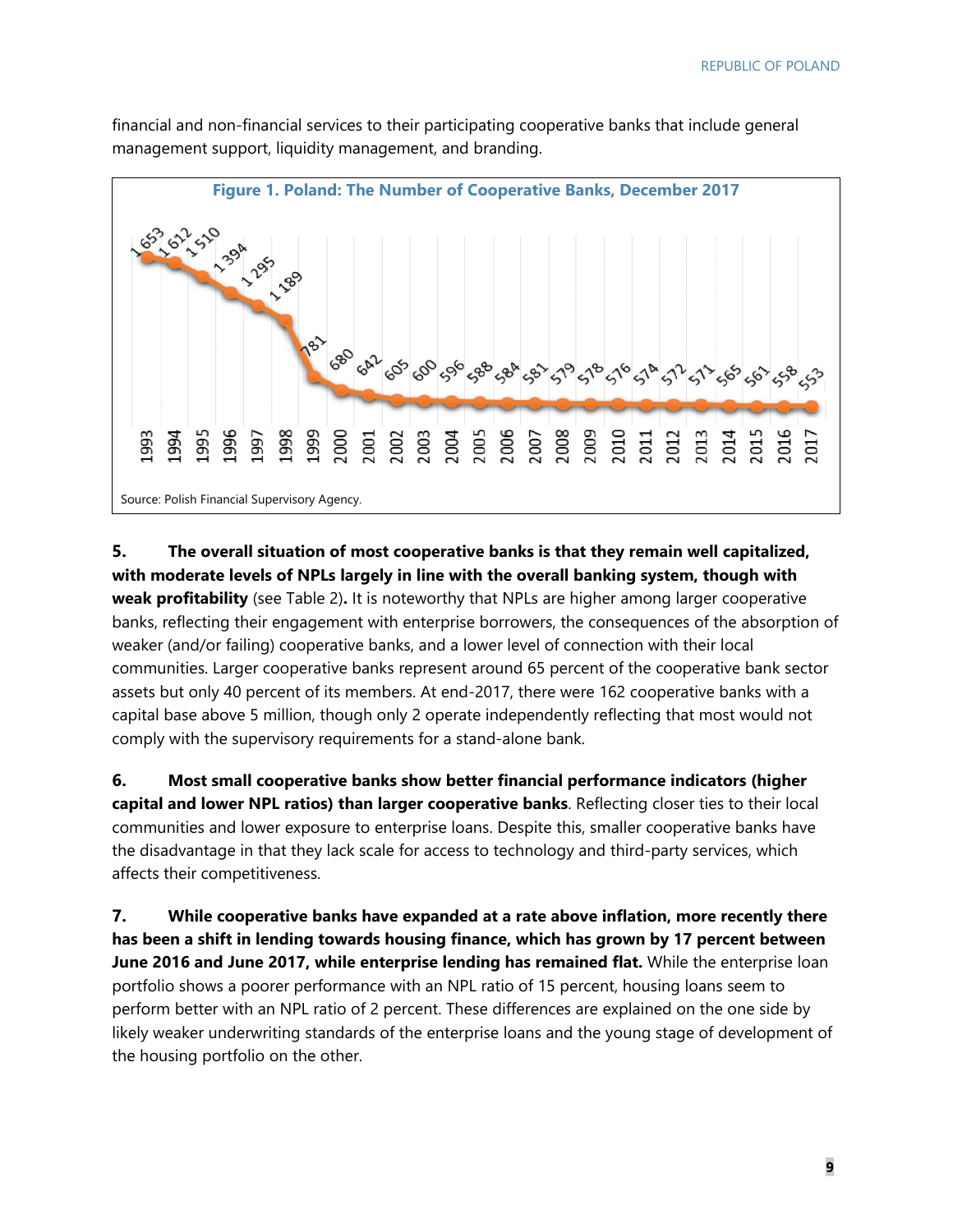| <b>Table 2. Poland: Performance of Cooperative Banks by Size</b> |                  |                       |                |              |              |  |
|------------------------------------------------------------------|------------------|-----------------------|----------------|--------------|--------------|--|
|                                                                  | (as of end 2017) |                       |                |              |              |  |
|                                                                  |                  | Average<br>Regulatory | Average Return | Average NPL  | Average of   |  |
|                                                                  | Number of        | Capital ratio         | on Assets      | ratio        | Loan Growth  |  |
| Capital (CET1)                                                   | entities         | (in percent)          | (in percent)   | (in percent) | (in percent) |  |
| < EUR 1 million                                                  | 4                | -1                    | $-2.95$        | 15.14        | $-0.21$      |  |
| EUR 1-5 million                                                  | 387              | 22                    | 0.59           | 4.51         | 5.71         |  |
| EUR 5-10 million                                                 | 114              | 18                    | 0.59           | 6.24         | 4.61         |  |
| > EUR 10 million                                                 | 48               | 16                    | 0.68           | 9.91         | 3.08         |  |
| Total:                                                           | 553              | 17                    | 0.57           | 5.41         | 5.21         |  |
|                                                                  |                  |                       |                |              |              |  |

Source: Staff calculations using NBP and PFSA data.

**8. The vast majority of cooperative banks meet the regulatory capital requirements but raising capital from members or external sources when needed is complicated by applicable regulations and the dividend policies of cooperative banks.** For cooperative banks, earnings retention is the most important source of capital generation. The holding of shares is not attractive for members, as most cooperative banks chose not to pay dividends<sup>9</sup> while shareholders face higher risks than depositors. The volume of cooperative bank share capital has decreased from PLN 736 million in 2013 to PLN 513 million as of September 2017, while the number of share-holding members declined from 1.04 million to 970 thousand. Moreover, member shares in cooperative banks cannot be counted as regulatory capital but in the case of those cooperative banks that adjust their statutes to limit the withdrawal of shares so that they can be used to cover losses, if needed. To reverse the decline in member share-holdings, the cooperative banks and their networks will need to improve the attractiveness of share ownership by achieving greater efficiency and improving on services. As a further measure to expand capital sources, other common equity tier 1 capital instruments for cooperative banks should be authorized.10 Such instruments could be used for preemptive recapitalization of individual cooperative banks or to facilitate mergers of weak though still solvent cooperative banks.

**9. There is limited appetite for mergers between cooperative banks, unless prompted by the supervisor/IPS, but the lack of scale affects performance and stability.** Recent mergers have been the result of the prompting of healthier cooperative banks to absorb ones in trouble, in limited cases with some financial support from the IPS. Nevertheless, there will need to be greater economies of scale for the sector, and the authorities and industry will need to identify incentives towards consolidation. While the performance of larger cooperative banks relative to the smaller cooperative banks is not stellar, the cost structures for cooperative banks generally remain too high

 9 According to PFSA's dividend policy most cooperative banks (with satisfactory financial standing and SREP score) may pay dividend. Most banks, even those fulfilling all capital requirements, do not take advantage of it and retain all earnings.

 $10$  CRR Article 29 introduces the possibility of alternative capital instruments that qualify as common equity tier 1 for mutual, cooperative banks, and other similar institutions. Instruments could include qualifying debt convertible into capital.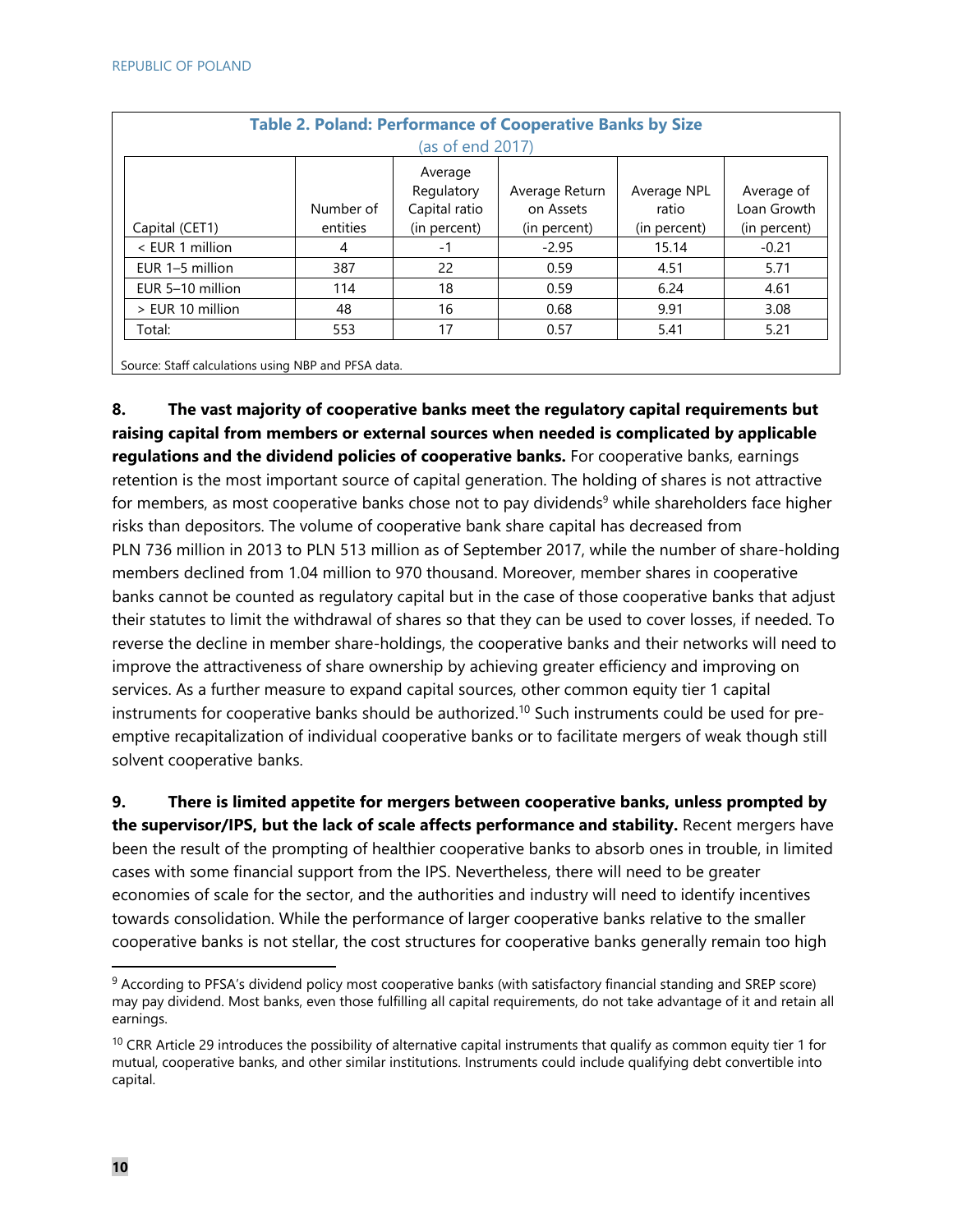(particularly compared to commercial banks). While some economies of scale are achievable through the affiliating bank networks (e.g., internal control and back-office functions), ultimately, necessary higher efficiency will require cooperative banks to consolidate.<sup>11</sup>

#### **Affiliating Banks**

**10. The cooperative banks when grouped according to their affiliating bank networks are in better condition than the affiliating banks individually (Figure 2)**. One of the affiliating banks has sustained losses that has required their member cooperative banks (who are also their shareholders) to provide capital support. At this juncture, the business model of the two affiliating banks is in transition towards lower risk return activities. While the two affiliating banks appear stable, they exhibit weakness compared to most commercial banks. Moreover, if confronted with a severe event or development, there would be a spillover to the network of cooperative banks, for which the individual recovery plans are underdeveloped. The two affiliating banks as members of an IPS are not required to prepare individual recovery plan, however one of the affiliating banks is subject to a group rehabilitation plan with the PFSA. In the case of the affiliating bank under a rehabilitation plan with the PFSA, the support through the IPS solvency fund in the form of a subordinated liability was essential. In any event both affiliating banks require continued close monitoring as they continue a path to stronger solvency.

#### **11. The affiliating banks show lingering signs of distress caused by past weak lending**

**practices.** In contrast to commercial banks, whose corporate loan portfolio is mostly healthy, the corporate loan portfolio of the affiliating banks has caused significant losses. Initially, the strategy of the affiliating banks was that corporate lending would bolster their income, sometimes carried out in syndication with one or more affiliated cooperative bank, however, poor underwriting in many cases led to high defaults. At end 2017, NPLs were more than 10 percent of loans for the two affiliating banks (see Figure 2).

 $11$  Considerations like these led to the operational merger of the Rabobank network in the Netherlands into one consolidated bank early in 2016. Although operations have been fully merged and their management centralized, the participation of the members in the shareholders' assembly continues to be carried out through delegates that are elected in local assemblies.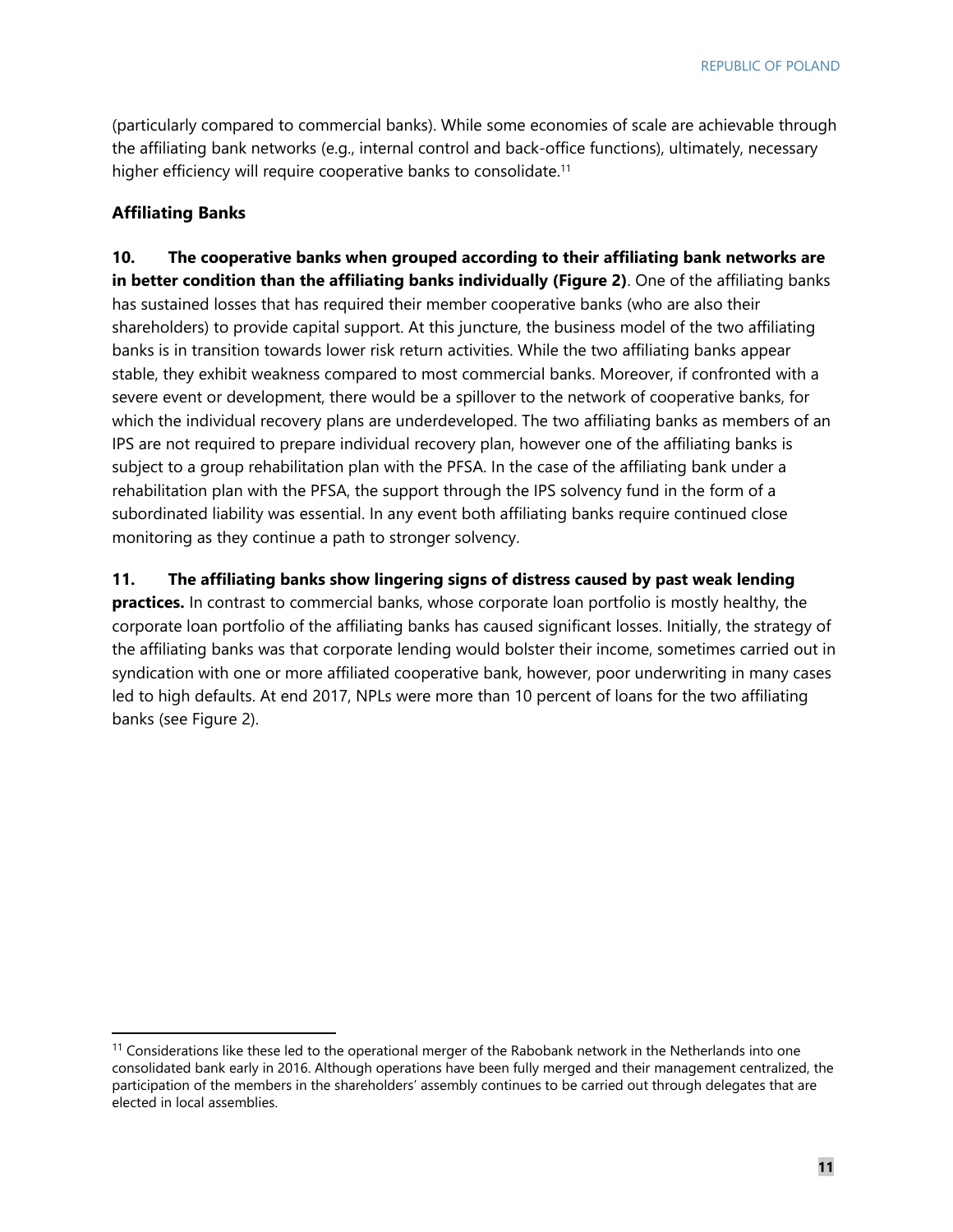| <b>Figure 2. Poland: Performance of Existing Affiliating Bank Networks</b><br>Performance of Cooperative Banks by Current Network Affiliation |                  |               |               |              |              |  |  |
|-----------------------------------------------------------------------------------------------------------------------------------------------|------------------|---------------|---------------|--------------|--------------|--|--|
|                                                                                                                                               | (as of end-2017) |               |               |              |              |  |  |
|                                                                                                                                               |                  | Average       |               |              |              |  |  |
| <b>Combined Cooperative</b>                                                                                                                   |                  | Regulatory    | Return on     | NPLs to      |              |  |  |
| Banks According to                                                                                                                            | Number of        | Capital Ratio | <b>Assets</b> | Loans        | Asset Growth |  |  |
| Network Affiliation *                                                                                                                         | Entities         | (in percent)  | (in percent)  | (in percent) | (in percent) |  |  |
| Cooperative Banking                                                                                                                           | 199              | 20.07         | 0.58          | 4.44         | 8.03         |  |  |
| Group (SGB) Network                                                                                                                           |                  |               |               |              |              |  |  |
| Bank of Polish                                                                                                                                | 352              | 21.10         | 0.57          | 5.93         | 8.21         |  |  |
| Cooperatives (BPS)                                                                                                                            |                  |               |               |              |              |  |  |
| Network**                                                                                                                                     |                  |               |               |              |              |  |  |
| Independent Cooperative                                                                                                                       | $\mathfrak{p}$   | 15.90         | 0.52          | 11.47        | 6.82         |  |  |
| <b>Banks</b>                                                                                                                                  |                  |               |               |              |              |  |  |
| Total                                                                                                                                         | 553              | 20.70         | 0.57          | 5.41         | 8.14         |  |  |

\* Excludes the affiliating bank.

\*\*The data shows the inclusion of the cooperative banks according to historical member affiliations within the BPS network, 47 of the cooperative bank members have proposed to form a third network, and an approximate dozen have not yet met obligatory requirements for affiliation.

| (as of end-2017) |          |         |              |              |            |           |           |          |
|------------------|----------|---------|--------------|--------------|------------|-----------|-----------|----------|
|                  |          |         |              |              | <b>NPL</b> |           | Return    | Cost/    |
|                  | Total    | Percent | Capital      |              | Coverage   | Return on | on.       | Income   |
|                  | assets   | οf      | Adequacy     |              | Ratio      | Equity    | Assets    | Ratio    |
| Affiliating      | (PLN     | Banking | Ratio        | NPL Ratio    | (in        | (gross in | (gross in | (in      |
| <b>Bank</b>      | billion) | System  | (in percent) | (in percent) | percent)   | percent)  | percent)  | percent) |
| <b>SGB</b>       | 19.47    | 1.30    | 14.62        | 15.51        | 38.05      | 0.97      | 0.05      | 60,32    |
| <b>BPS</b>       | 23.69    | 1.60    | 10.83        | 12.10        | 43.80      | 2.06      | 0.07      | 70.77    |

## **B. Transition of the Cooperative Bank Sector**

**12.** The cooperative bank sector is in transition (see Table 3). There are two existing networks that have met the conditions established by Law. The larger of the 2 schemes is anchored by Bank of Polish Cooperatives (BPS) and affiliates 303 cooperative banks, most of which are expected to remain in the network. The difference to its current 352 members includes those cooperative banks that had proposed to form the third network (which was not authorized by the PFSA) and the 2 cooperative banks applying to become independent. The second network is anchored by SGB and affiliates 199 cooperative banks.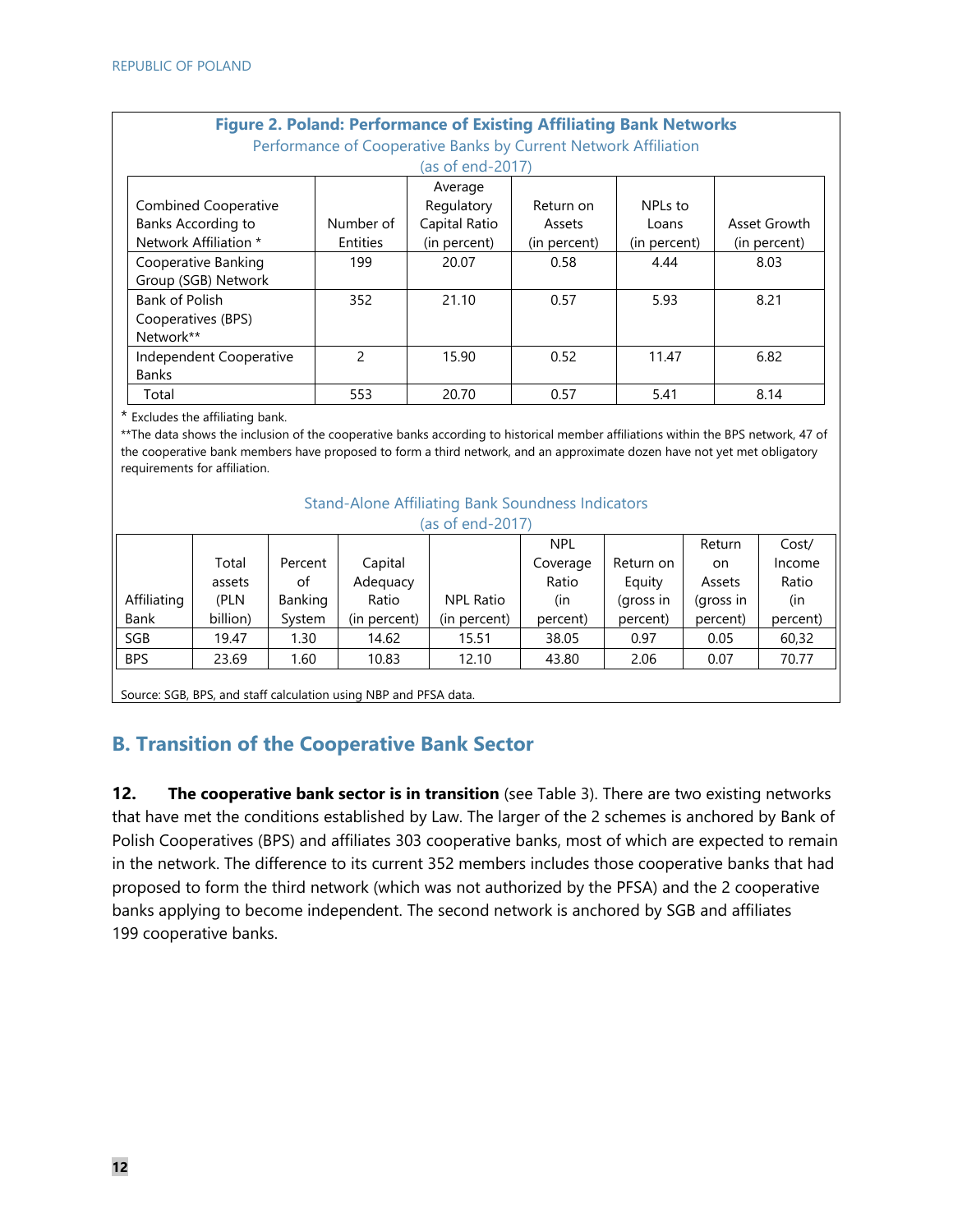| <b>Table 3. Poland: Affiliations of the Cooperative Bank Sector in Transition</b> |  |
|-----------------------------------------------------------------------------------|--|
| (as of April 2018, in millions of PLN)                                            |  |

|                               | Number of    |           | Average     | Average          |                     |
|-------------------------------|--------------|-----------|-------------|------------------|---------------------|
|                               | Cooperative  | Aggregate | Assets per  | <b>NPL Ratio</b> | <b>Total Number</b> |
| Affiliation                   | <b>Banks</b> | Assets**  | Cooperative | (in percent)     | of Depositors       |
| BPS*                          | 303          | 67,864    | 224         | 5.8              | 3,506,895           |
| SGB                           | 199          | 46,997    | 236         | 4.4              | 2,422,666           |
| Proposed affiliating bank *** | 47           | 8,735     | 186         | 6.2              | 446,545             |
| Independent                   | 2            | 4,725     | 2,363       | 11.5             | 241,968             |
| Applying to be independent    | 2            | 1.991     | 995         | 14.1             | 176,154             |
| <b>Grand Total</b>            | 553          | 130,310   | 236         | 5.4              | 6,794,228           |

 \* This figure includes a small group (two to three) of cooperative banks that are likely to remain outside a network. \*\* Does not include assets of the affiliating commercial bank.

\*\*\* The proposed third affiliating bank subsequently was declined authorization in the licensing process.

Source: Staff calculation using NBP and PFSA data.

**13. Prominent in the transition period is the need for contingency arrangements.** Key aspects and risks from the transition are:

- **Some cooperative banks that have not yet committed to an IPS network are large and/or weak and may not be able to rejoin.12** These cooperative banks may not meet eligibility requirements because they are either too large or too weak relative to the limited size of resolution/liquidity funds available in the existing IPS networks.
- **Despite having comparatively high NPL ratios, the two existing independent cooperative banks and the two entities applying to operate independently meet all requirements concerning capital, including obligatory capital buffers, liquidity, quality of assets and organizational arrangements.** While none of the cooperative banks individually are systemic, their larger size does present a vulnerability to the cooperative bank sector.
- **Contingency arrangements as needed should be prepared.** The dozen cooperative banks slated to remain outside of an IPS raise concerns. Possible actions for the two groupings are: (i) some cooperative banks could achieve independent status, which itself would require PFSA approval with associated further challenges; (ii) some cooperative banks may restructure including consolidation with an existing cooperative or commercial bank; or (iii) there could be a resolution using the appropriate technique under the special resolution regime (SRR); for example, the purchase and assumption.<sup>13</sup>

 $12$  This particularly refers to those cooperative banks that earlier sought to establish a new affiliating bank, that subsequently was not authorized.

<sup>13</sup> Further discussion of the SRR is provided in an accompanying FSAP technical note, *Crisis Management and Financial Safety Nets.*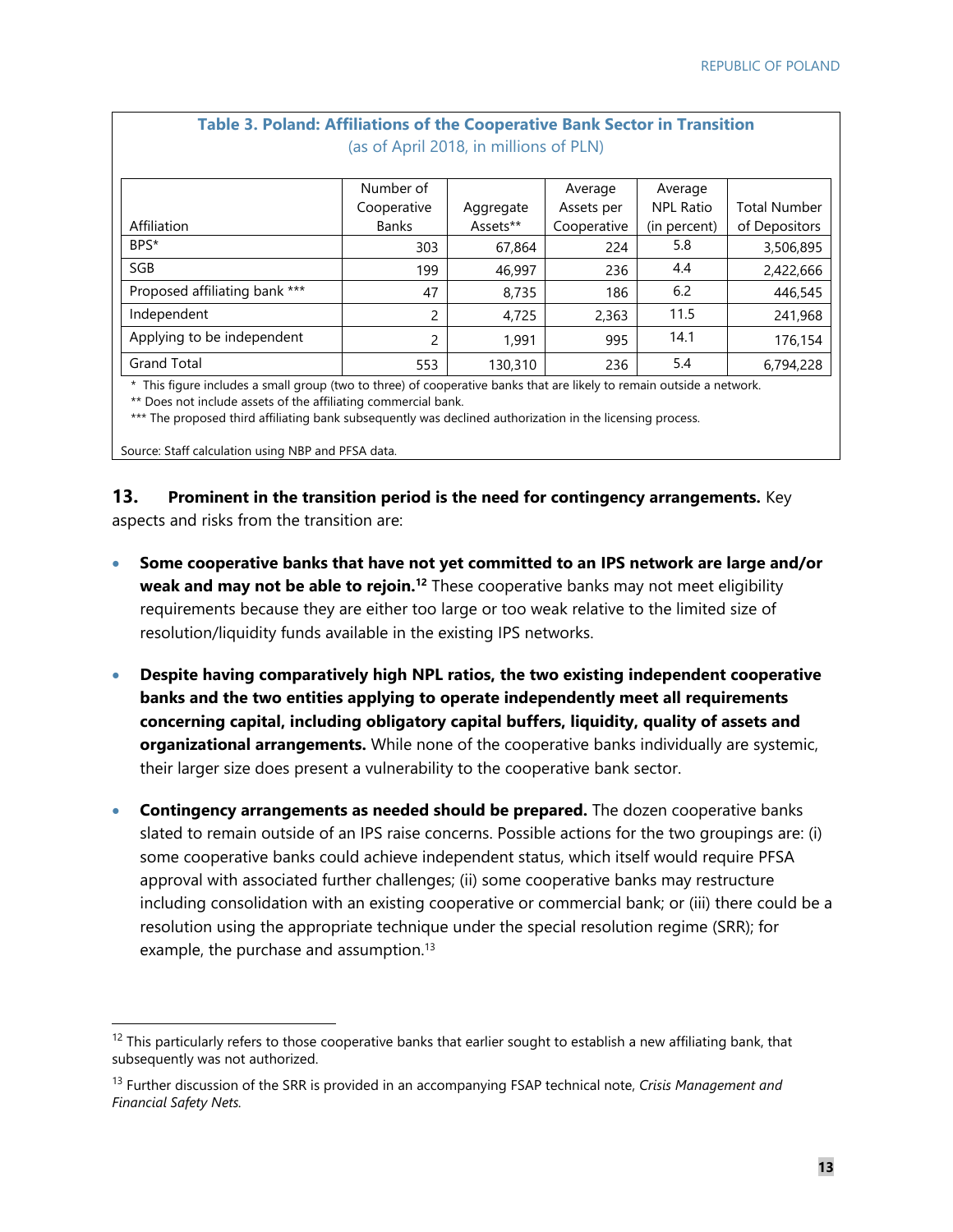## **C. Supervision**

#### **Official Institutions**

**14. Cooperative banks are supervised by PFSA, their deposits are insured by the BGF and could draw on liquidity support from the National Bank of Poland (NBP).** Through dedicated legislation, the PFSA has the formal responsibility for cooperative banks in the same manner as commercial banks. The PFSA is responsible for supervising recovery planning, the taking of early supervisory intervention measures, and deciding if an entity is considered failing, likely to fail, or is insolvent. The BGF, consistent with EU obligations, is the official institution that oversees the deposit insurance arrangements and is the resolution authority for cooperative banks, affiliating banks, and credit unions. The NBP, as the monetary authority, acts as provider of emergency liquidity assistance, and is, together with the PFSA, BGF, and MoF, a member of the Financial Stability Committee that in turn is responsible for macroprudential policy.

**15. The PFSA's supervisory approach is risk based, with most bank supervision resources prioritized to larger commercial banks.** Migrating banking supervision from the NBP in 2008 to the PFSA, widening the supervisory perimeter to include credit unions in 2012, and strained funding as allowed by the government's budget has weakened the ability of PFSA to deliver supervision promptly and sufficiently. Consequently, the PFSA's prioritization of resources to larger commercial banks and the objective towards relying more on the supplementary supervision by the IPSs, reflects that the PFSA is strained.

**16. The onsite supervisory presence of inspections for cooperative banks lacks depth while the frequency of on-site inspections is too low.** Cooperative banks are inspected on site depending, among other factors, of their SREP score and the time elapsed since the previous inspection. The actual experience is that the inspection frequency takes on average between six and eight years. For the affiliating banks (i.e., BPS and SGB), which are commercial banks, the inspection presence is annually, though with limited scope (targeted examinations are performed), covering all risk aspects over a three-year period. For these, the PFSA supervisory presence reflects their generally weaker condition, though the shortage of staff resources has resulted in a still longer inspection cycle on average, as well as a lower loan review sample than otherwise is appropriate.

**17. To improve the adequacy of supervision, the resource constraints at the PFSA need attention.** Key administrative issues affecting the effectiveness of supervision are further identified in the Basel Core Principles (BCP) assessment.<sup>14</sup> That assessment identified deficiencies at the PFSA including, among others, the inability to set a budget which has resulted in a shortage of financial resources, and a high work load on the current staff. Given the PFSA's resource constraints, the conclusions reached regarding credit risk governance in the cooperative banks seem insufficient to

<sup>&</sup>lt;sup>14</sup> See Poland Detailed Assessment Report of Observance of Basel Core Principles for Effective Banking Supervision prepared as part of the FSAP.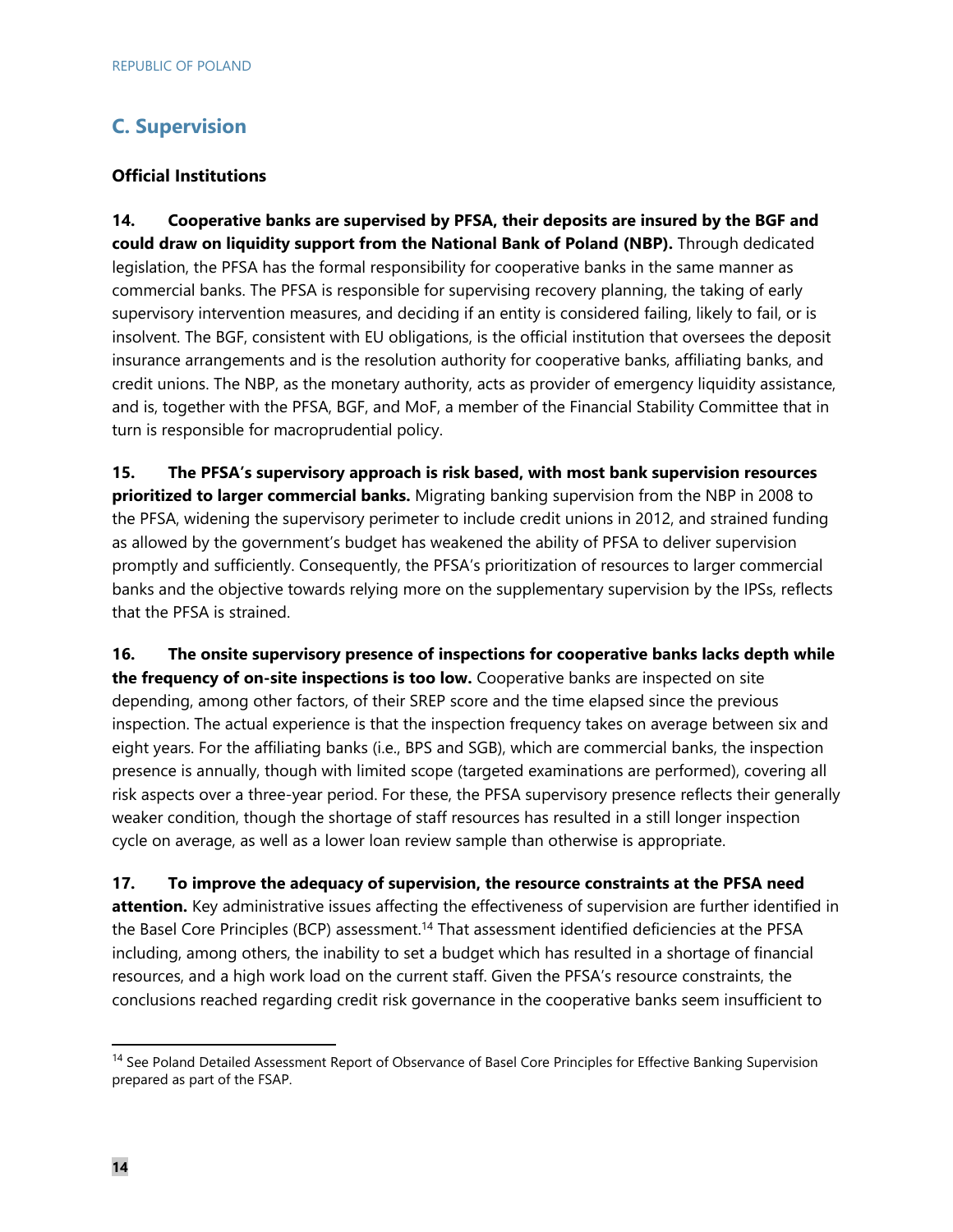assess the actual reliability and effectiveness of their credit risk management capabilities, including to detect and to address signs of loan forbearance and potential insider abuse, and related-party lending.15

#### **Affiliating Bank Models**

**18. The IPSs provide some internal control functions that the PFSA seeks to better align with its own supervisory and stability objectives.** After the establishment of the IPS schemes, PFSA has been monitoring closely the quality of the internal control activities conducted by the schemes, questioning particular findings of the IPS reports. Efforts to strengthen the IPSs remains a work in progress. This close oversight, combined with the PFSA's sanctioning powers, should strengthen the internal controls within the IPS networks. In addition, through the PFSA's supervisory process, the activities and business model of affiliating banks should be refocused towards lower credit risk in favor of services provided to member cooperative banks in exchange for fees. Credit activities could be limited to loans in participation with member cooperative banks subject to strict loan underwriting mandates.

**19. Ensuring obligatory audits of annual financial statements conducted by external auditors are another measure to strengthen the affiliating bank model.** The cooperative banks are free to determine their external audit firm, in many cases the adequacy of the audits have been an area of concern. It is frequent that the PFSA has had to require supplemental audits by a second external auditor to determine the solvency status of cooperative banks and/or to apply appropriate corrective actions. Related, is that for the two affiliating bank networks, BPS uses the International Financial Reporting Standard (IFRS), while SGB and all cooperative banks use local accounting standards. It is recommended that both affiliating banks report using IFRS to ensure the proper determination and comparability of the risks and financial health of their business.

**20. The IPS system may contribute to moral hazard if there is insufficient regard paid to risks incurred by member cooperative banks.** A strengthening of measures should include at the two IPSs the development of the staff capacity, standards, and a deeper review of control systems, information systems, and actual loan samples. The IPSs should have clear rules of operation to reduce implicit moral hazard, particularly around support arrangements for cooperative banks affiliating within an IPS network. Other related shortcoming identified in the BCP assessment include insufficient coverage of refinancing and restructuring of loans and treatment of related-party exposures.

<sup>&</sup>lt;sup>15</sup> The BCP assessors were not able to access individual supervisory risk assessments, notably of the IPS, so as to fully understand the PFSA's composite internal ratings. Based on discussions, the risk ratings of cooperative banks do not appear to provide granularity and instead cluster on central medium risk observations. Individual supervisory risk assessments were presented to BCP assessors during the anonymized read-out sessions.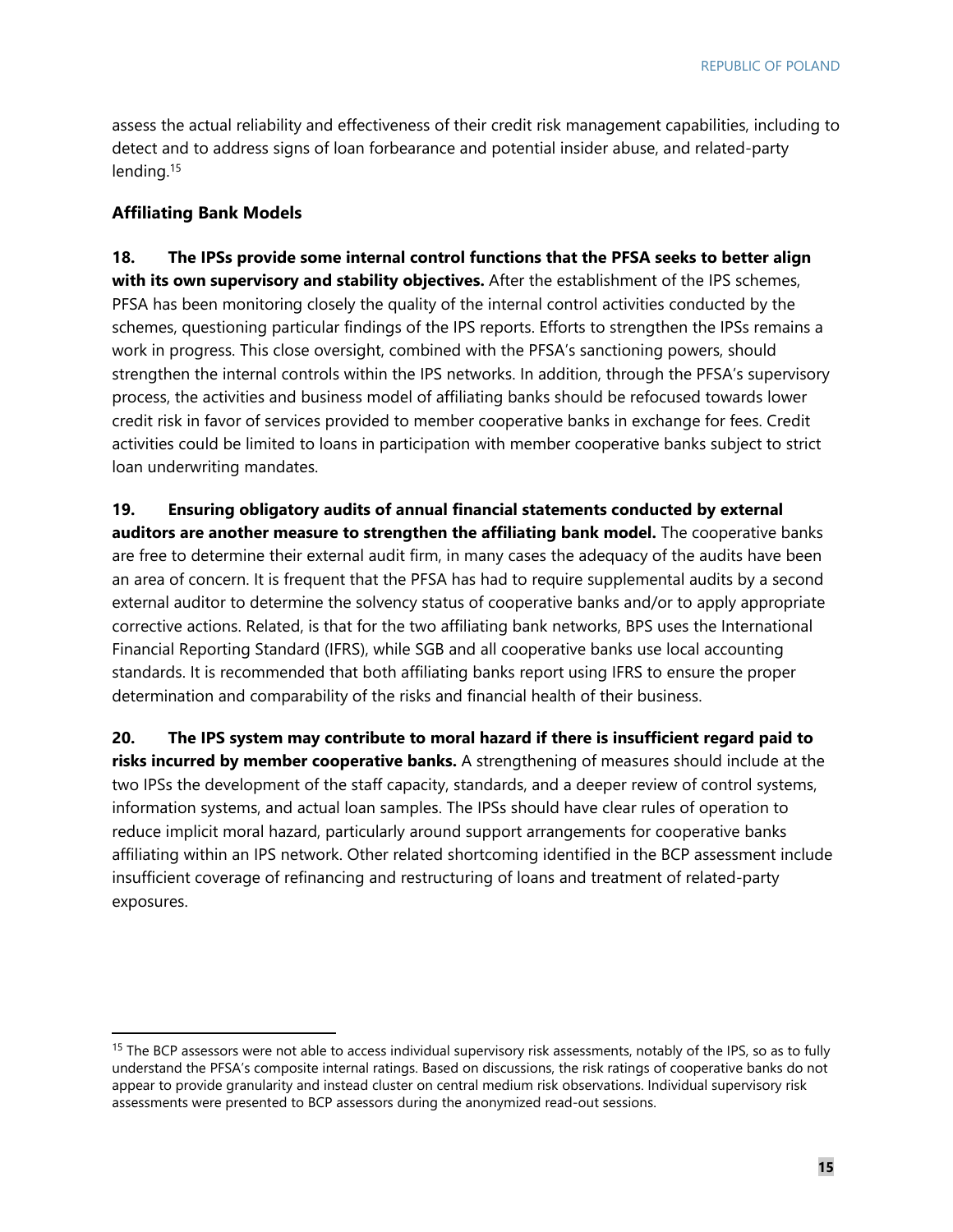## **D. Financial Safety Nets and Resolution Framework**

**21. The safety net arrangement will vary for individual cooperative banks and associated networks according to three arrangements:** whether the cooperative bank (i) is part of an affiliating bank network with a dedicated IPS; (ii) is part of an affiliating bank network under the Integrated Affiliation model;16 or (iii) operates as an independent cooperative bank able to meet capital and supervisory requirements to operate standalone. Further to the IPS model are arrangements for the two existing affiliating banks.

**22. Under the IPS model, member cooperative banks are required to contribute to both a solvency fund and a liquidity fund** that as a first resort can be used to support a member bank experiencing stress. The liquidity fund derives from dedicated deposits placed by member cooperative banks in the affiliating bank. The amount of the deposit is agreed by a contract between the membership and each IPS, based on the members' insured deposits. Because of the existing support fund arrangements, the deposit insurance premium paid by the member cooperative banks to the BGF is 50 percent of what would normally be paid by commercial banks, independent cooperative banks, or cooperative banks that do not participate in an IPS. Nevertheless, the BGF remains the backstop for failures that result in: (i) an insured deposit payout and/or (ii) resolution transactions if the IPS in some manner declines or is unable to provide support to a member cooperative bank. The two existing IPSs have different contribution requirements to their respective solvency and liquidity funds, thus providing a different degree of safety for its affiliates.

**23. The two IPS structures, which are still relatively new, have now been tested with the resolution of two failing cooperative banks** (see Box 1)**, though not without additional risks.** Each resolution required the decision of the general assembly of the institutional protection scheme. In the transactions, the IPSs facilitated the merger of the failing banks with healthier cooperative banks. The transactions showed some promise of the IPS model. Key challenges to the model will be the possibility that the IPS is not able to participate because loss exposure is too great, or the general assembly chooses to not support the operation. There is no legal regulation that mandates participation. So far, the decision to participate in resolution was driven by the reputational effect of showing that the new system could work and not necessarily considering a cost of the resolution. That latter decision-making argument could increase the risk of moral hazard in those weak cooperative banks.

**24. The law foresees the possibility of an Integrated Affiliation model, which allows cooperative banks to affiliate with an affiliating bank, but without an IPS.**17 The law requires that like the IPS model, the integrated affiliation model is to have support funds to provide for

<sup>&</sup>lt;sup>16</sup> This is an arrangement foreseen in the law that requires PFSA approval, including the granting of a license for the establishment of a new affiliating bank. At the current stage, this model has not yet been implemented in practice.

 $17$  A proposal to form a third network using an "Integrated Affiliation" as foreseen in the law instead of an IPS now appears unlikely as the PFSA in the 4Q2018 decided against licensing the affiliating bank.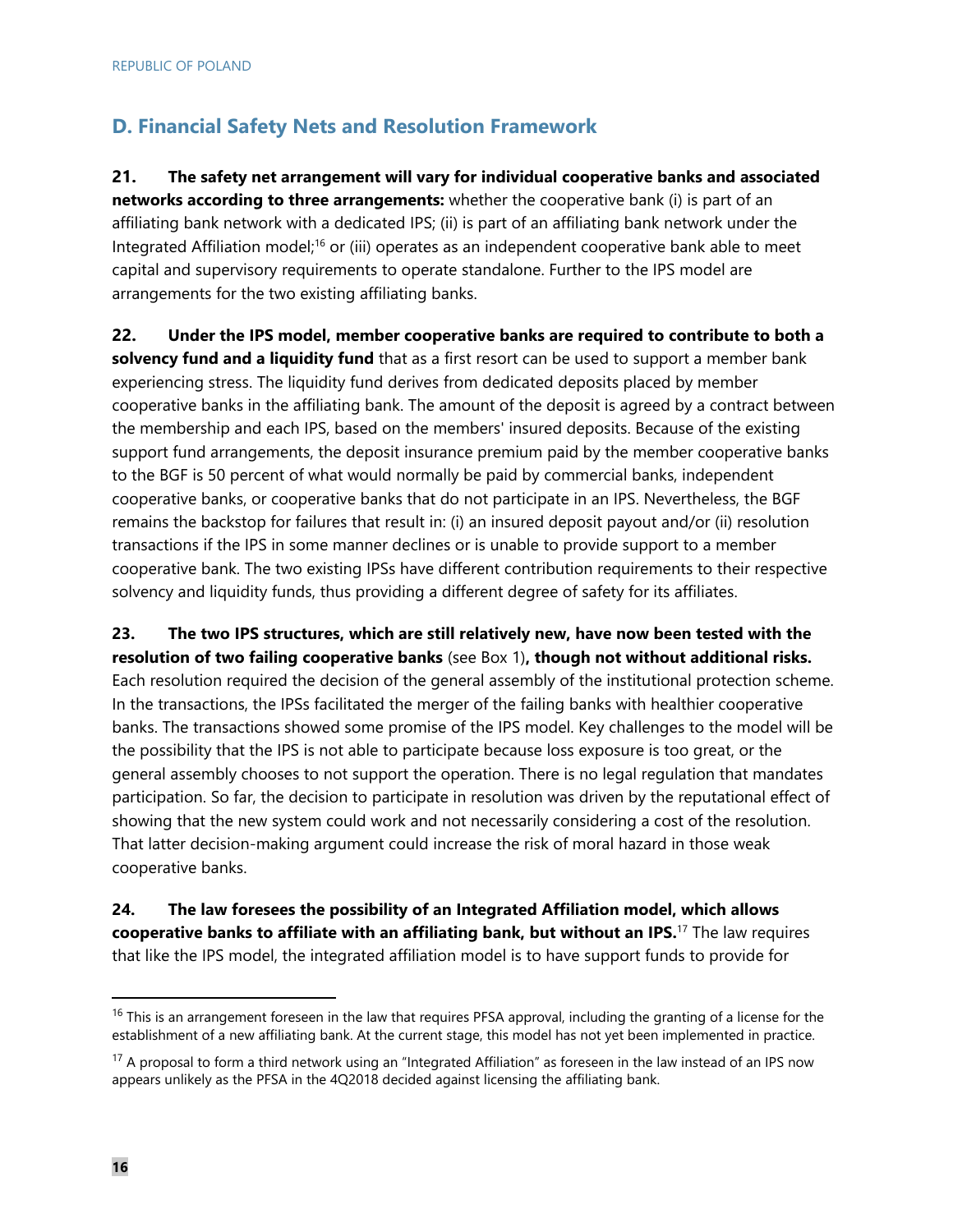liquidity and solvency of the member cooperative banks.<sup>18</sup> The support fund arrangement will be pursuant to a contractually binding Affiliation Agreement, though there will be no IPS. The FSAP supports a robust approval procedure including (i) ensuring that the timeline for building of the two support funds is credible; and (ii) cooperative banks eligible to join will need to achieve high prudential standards to reduce the risk that they will need to tap into their small support funds in the near term. The FSAP further supports that there be no reduction in the premiums paid to the BGF for deposit insurance because there is no IPS.

#### **Box 1. Poland: Resolution Experience Under the IPS Model**

Both IPS schemes have each resolved failing member cooperative banks in coordination with the PFSA and other official authorities. Each IPS employed a somewhat different structure for the resolution.

In the first case, the IPS assisted the acquiring bank's purchase of NPLs at book value through a loss sharing arrangement that reversed provisions to maintain capital levels through the acquisition process. The transaction was further supported with liquidity arranged by the IPS. In this operation, the NPLs transferred at book value after provisions were reversed, which was allowed because of guarantees provided by the solvency fund. The successor will realize value for the NPLs over time, with the solvency fund making up any valuation shortfall in the NPLs. Shareholders of the failing cooperative bank kept their participation in the shareholding of the merged bank. There are no bail-in tools at the level of the IPS, instead, the resolution costs will be absorbed by the solvency fund provided by member cooperative banks.

In the second case, the IPS facilitated the purchase of assets and assumption of liabilities (a P&A) of the failing bank by a healthy successor bank. In the transaction, NPLs were acquired at book value by an asset management vehicle supported by the solvency fund. The asset vehicle is owned by the IPS and holds the loss exposure from the transaction. The NPLs have been entrusted for recovery to a private asset management company. While a contract is set for performing this duty, the incentive to proceed efficiently to maximize the recovery of the problem portfolio is not clear. The IPS should also review their operational procedure to minimize the cost of the IPS intervention in the shortest term.

The decision of an IPS to support the recovery process is not exempt of risk. The participation of an IPS in a recovery process depends on a decision of its general assembly. The resolution approaches to date have been ad hoc without clear processes. Evident in the two resolutions, are incentives of higher moral hazard, as the costs of rescue have been borne by IPS.

**25. While the IPSs generally are intended to be a source of stability, the large members and special characteristics add complexity for recovery and resolution planning.** The PFSA and BGF address the IPS networks collectively and do not require standalone individual bank recovery plans for the member cooperative banks.19 This collective treatment also includes the two affiliating banks that are classified as domestic systemically important banks (D-SIBs) due to their

<sup>18</sup> Cooperative Bank Act (December 2000) chapter 3B.

<sup>&</sup>lt;sup>19</sup> While recovery planning is addressed collectively, there is a separate resolution plan for each cooperative bank.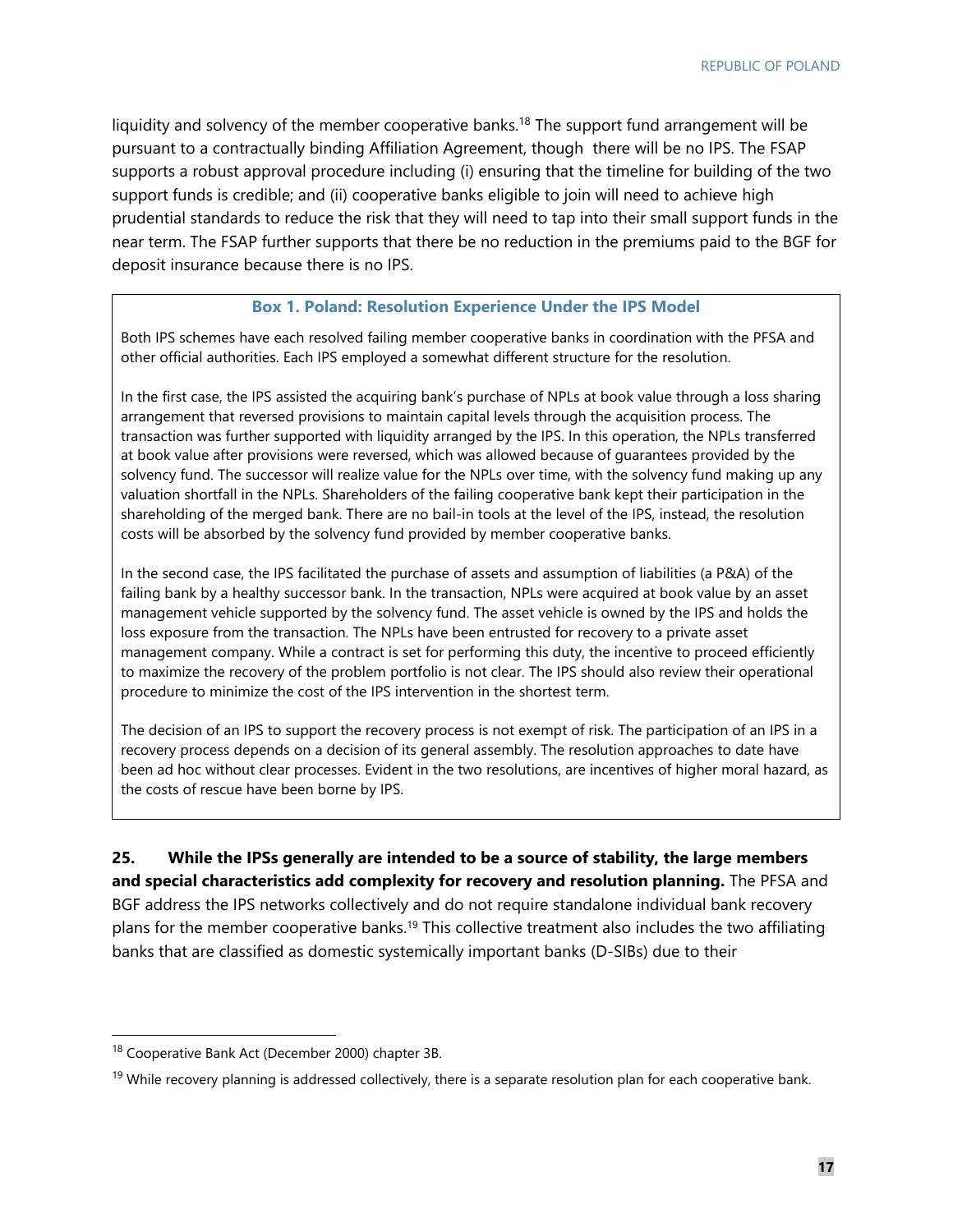interrelationships with the cooperative bank network. Given the affiliating bank's designation as D-SIBs there should be individual recovery plans.<sup>20</sup>

**26. In the event an affiliating bank were to fall into greater distress, the consequence for the member cooperative banks in the IPS would be severe.**21 The cooperative banks in the IPS are required to deposit 20 percent of non-financial clients' deposits in the affiliating bank. By end-2017, affiliating banks' total interbank deposits equalled 29 percent of total non-financial client deposits in cooperative banks. Meanwhile, interbank deposits financed as much as 71 percent of the affiliating banks' assets. The deposits establish the liquidity fund and are not covered by the BGF. That generates a risk of liquidity shortage in the safety net of cooperative banks members of the failing affiliating bank.

# **CREDIT UNIONS**

### **A. Background**

**27. Credit Unions emerged as a new type of financial service provider in the wake of the economic transformations starting in 1990.** Initially employee focused, credit unions served key industries to provide deposit and loan services (mainly consumer loans). In the initial stages, credit unions were strongly supported by a donor funded program executed by the World Council of Credit Unions (WOCCU), which provided substantial technical assistance for the definition of harmonized norms and procedures for the training of employees, management, boards of the newly founded entities as well as for the establishment of the National Association of Credit Unions (NACSU). In time, their membership was opened also to other people, allowing the emergence of credit unions with a geographical bond.

**28. Credit Unions operate under the Cooperative Credit and Savings Unions Act from 2009, that was amended in 2012 and consolidated in 2017.** According to this Act and in difference to Cooperative Banks, Credit Unions can collect funds exclusively from their members, extend loans to them, perform financial settlements and distribute insurance contracts. As of today, credit unions are not allowed to undertake non-credit risk activities such as cash handling or money transfer services, and their framework lags that of banks in terms of the use of electronic means (e.g., the opening of accounts via internet or the use of electronic signatures).

**29. After a period of high growth accompanied by weak credit controls, the credit union sector has since undergone significant consolidation following the assignment of supervision to the PFSA.** At end 2012, 55 credit unions with assets of PLN 17 billion served 2.6 million members; by September 2017, the industry had shrunk to 35 credit unions with assets of PLN 10 billion

<sup>&</sup>lt;sup>20</sup> See Poland FSAP technical note Crisis Management and Financial Safety Nets for further discussion on this recommendation.

<sup>&</sup>lt;sup>21</sup> See Poland FSAP technical note Stress Testing and Systemic Risk analysis, section on contagion and systemic risk analysis. The contagion analysis highlighted the interrelationship between the individual cooperative banks and their network affiliating bank.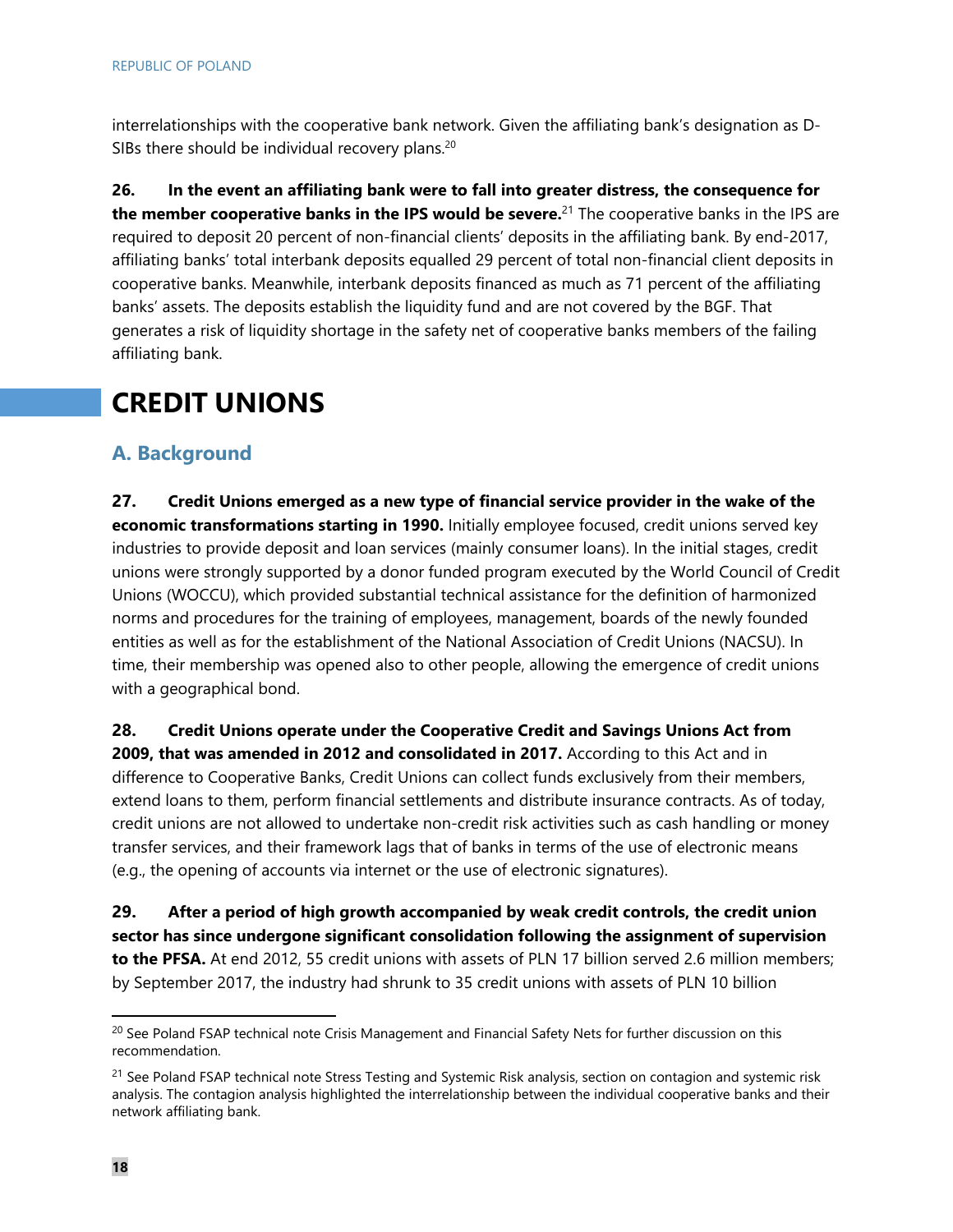providing services to 1.7 million members. The need for consolidation was necessary to address weak credit unions, which only became apparent once the PFSA took over supervision.

**30. All credit unions must affiliate with NACSU, a cooperative entity set up by all credit**

**unions.** Among NACSU's objectives is maintaining the sector's financial stability through oversight functions and by providing for an industry-financed stabilization fund. NACSU represents the sector, provides policies and procedures, monitors the performance of each credit union, and undertakes reporting duties to the authorities. NACSU can provide support in case of liquidity or solvency problems, though its capacity is strained due to underfunding and the high concentration in larger credit unions. As of September 2017, the 3 largest credit unions comprised about 80 percent of the sector's assets and 65 percent of its membership. The largest credit union, whose size is twice that of the largest cooperative bank, manages alone around 55 percent of the sector's assets. Until 2012, NACSU was solely responsible for supervising all credit unions.

#### **B. Financial Performance**

**31. The situation of the credit union sector is stressed as sector solvency continues to deteriorate and most of the larger credit unions no longer comply with capital requirements** (see Table 4). At end-June 2017, only 26 credit unions with 15 percent of the system's assets complied with the Capital Adequacy Requirements (CAR) of 5 percent. Only 23 credit unions had positive income. The CAR for the industry is only 2.95 percent which is well below the 5 percent requirement. The sector does not generate a positive net income. Following the takeover of supervision, the PFSA mandated that 28 out of 37 credit unions prepare rehabilitation plans, 5 of the individual plans later were accepted, while 3 credit unions were placed into receivership. Only one of the five largest credit unions complies with the 5 percent CAR and only two report positive net income through end-June 2017.<sup>22</sup>

| Table 4. Poland: Regulatory Capital Ratio of the 35 Credit Unions Operating<br>in September 2017 |              |          |          |        |  |  |
|--------------------------------------------------------------------------------------------------|--------------|----------|----------|--------|--|--|
|                                                                                                  | (In percent) |          |          |        |  |  |
|                                                                                                  | Dec-14       | $Dec-15$ | $Dec-16$ | Sep-17 |  |  |
| Regulatory Capital Ratio                                                                         | 4.50         | 5.60     | 3.20     | 3.00   |  |  |
| Return on Assets                                                                                 | 0.50         | $-0.01$  | 0.04     | 0.01   |  |  |

Source: Polish Financial Supervisory Agency.

**32. As in the case of cooperative banks, individuals owning shares of credit unions is less attractive and member shares are not always recognized as part of capital, which affects solvency.** The credit unions confront severe challenge in instances of weakness towards convincing prospective members to contribute capital, which is exposed to loss relative to deposits. As a

 $^{22}$  The PFSA now reports that at June 2018, the sector average capital adequacy increased to 4.4 percent, though it remains below the regulatory requirement.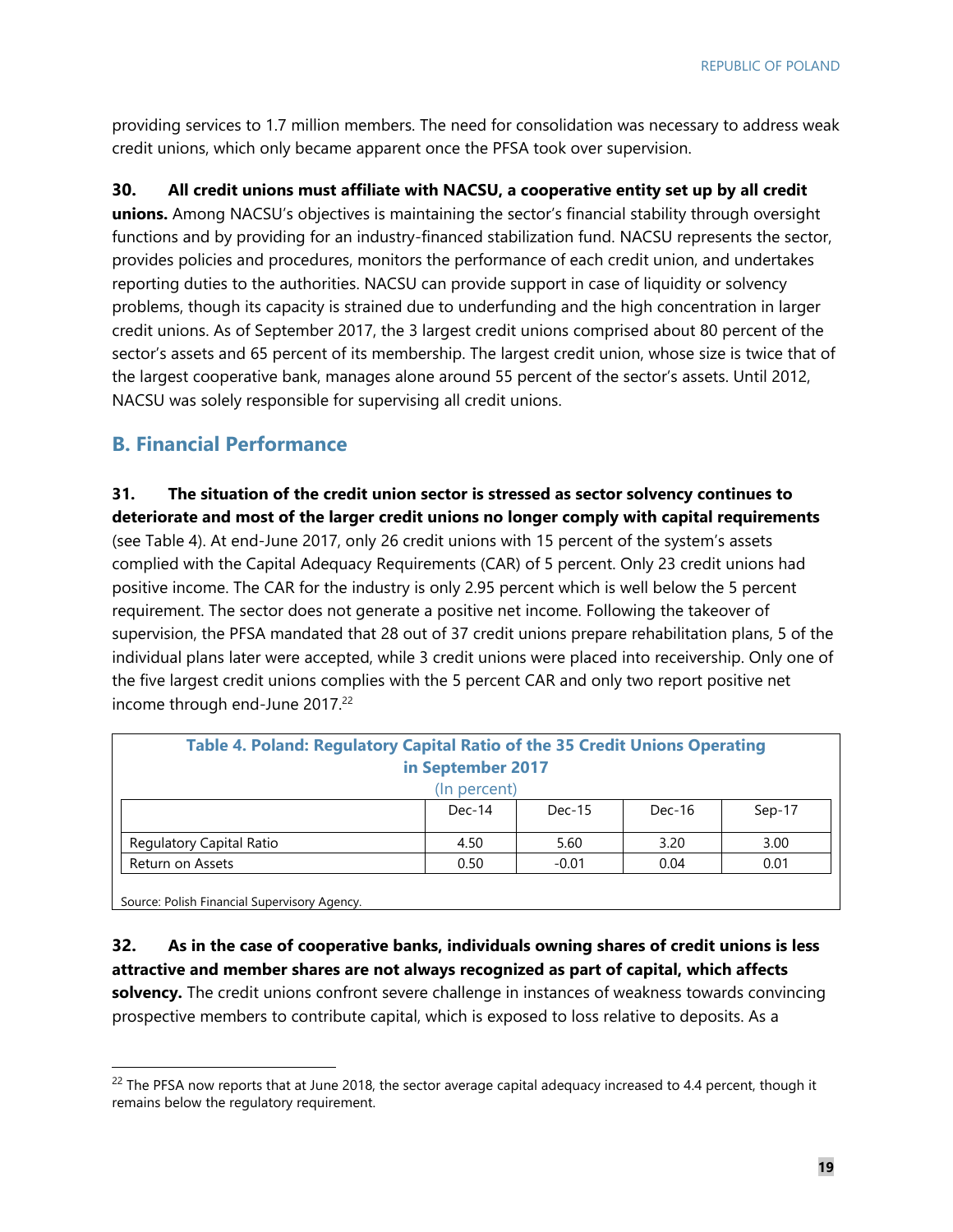consequence, the volume of share capital has decreased as generally the only source of capital is retained earnings.

**33. The financial performance of credit unions remaining in the market is hampered by poor loan quality** (see Table 5) **and recovery practices, as well as past mergers of weak credit unions without sufficient restructuring.** Prevalent are practices of loan "evergreening" through the roll-over of otherwise NPLs with the extension of further credit for interest accrued and unpaid. In addition, collateral appears difficult to execute due to the current legal procedures. While there has been some improvement to loan underwriting, corrective efforts have fallen short. Noteworthy is that the quality of loan portfolios at small credit unions is also showing higher deterioration, while that of medium and large credit unions is slightly improving.

| <b>Table 5. Poland: Evolution of the NPL Ratio for Credit Unions</b> | (In percent) |          |          |        |
|----------------------------------------------------------------------|--------------|----------|----------|--------|
|                                                                      | $Dec-14$     | $Dec-15$ | $Dec-16$ | Sep-17 |
| <b>All Credit Unions</b>                                             | 26.6         | 19.9     | 19.9     | 16.3   |
| Small Credit Unions*                                                 | 18.5         | 22.8     | 26.2     | 28.5   |
| Medium and Large Credit Unions                                       | 26.7         | 19.9     | 19.8     | 16.2   |

\*Credit Unions with assets less than PLN 20 million. Source: Staff calculations from data of the PFSA.

## **C. Supervision**

**34. In 2012, the PFSA took over the supervision of credit unions, which was previously provided by NACSU.** Since 2013 the on-site examinations in CUs have been performed by PFSA examiners, who completed at the end of 2016 the examination of all credit unions. The review by the PFSA revealed significant deficiencies in the valuation and the performance of the loan portfolios of these entities (compared to the NACSU valuations), which resulted in a substantial need for new loan loss provisions and adjustment to equity positions (see Figure 3). In time, these discrepancies have been reduced such that the valuations to measure capital adequacy (shortage of funds) are now more aligned.

**35. The capital regime for credit unions should be aligned with the sector's risk profile and better conform to a harmonized 8 percent international standard.** While the current 5 percent minimum capital ratio requirement may have fostered competition in financial services, it has eroded the sector's financial stability.<sup>23</sup> Credit unions can only accept deposits from their members, which in principle, should promote closer monitoring by the membership, however, the loss experience remains elevated and that a higher minimum should be required. The lower capital requirement was already noted in the Technical Note on Credit Unions included as part of the 2012 FSAP. A new

 $23$  There is no minimum amount of capital required (in contrast, cooperative banks must comply with the EU minimum equivalent of EUR 1 million if part of an affiliating bank network or EUR 5 million if standalone).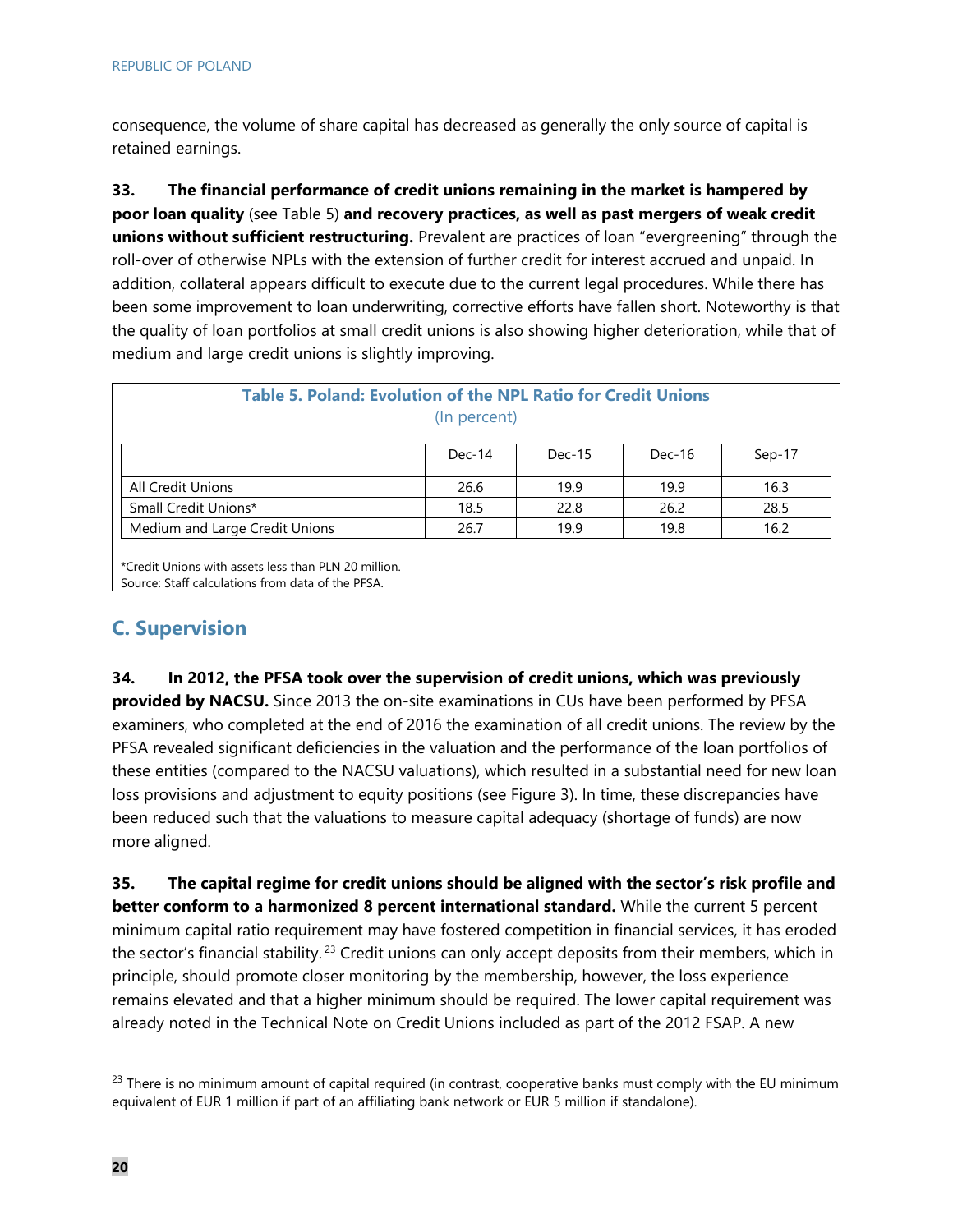regulatory approach to credit union capital requirements in line with that required of cooperative and commercial banks seems appropriate.



**36. In the past, credit unions have followed their own standards in accounting, while audits have not been reliable, leading to a situation of diminished transparency.** While steps have been taken to curb poor audit practices, auditors of credit unions (and those of financial institutions generally) do not need to meet PFSA accrediting requirements, which should change.

**37. The current supervisory roles of NACSU and PFSA may overlap and their information requirements for CUs diverge, generating additional work for CUs to comply.** While the PFSA has the main supervisory responsibility over the sector's entities, NACSU maintains according to the CU Act a supervisory function. The association of credit unions can contribute to strengthen the supervision process and efficiency in the system, by facilitating the centralization of some common activities and the strengthening of the internal control systems. Duplications should be avoided, particularly in the reporting system. In this sense the supervisory functions of NACSU should be limited to the internal control auditing function, to help PFSA in its supervision.

**38. The recovery of the nonperforming portfolio of the credit unions should be improved.**  In past credit union resolution cases, the institutions that have acquired failing credit union assets have recovered substantially more value of the transferred portfolio. Based on this, there appears scope to improve the solvency of credit unions (as well as resolvability) through a strengthening of NPL collections practices.

**39. Although there is some level of collaboration between the PFSA and NACSU, it seems advisable that a joint action plan be defined to enhance the performance and capitalization of the sector.** Specific coordinated measures to achieve this objective should include prominently actions for the recovery of overdue loans (as opposed to the sale of faulty loan portfolios), which would directly improve the level of capitalization of the involved credit unions. Following the experience in other countries, a loan recovery strategy should be based on a detailed analysis of the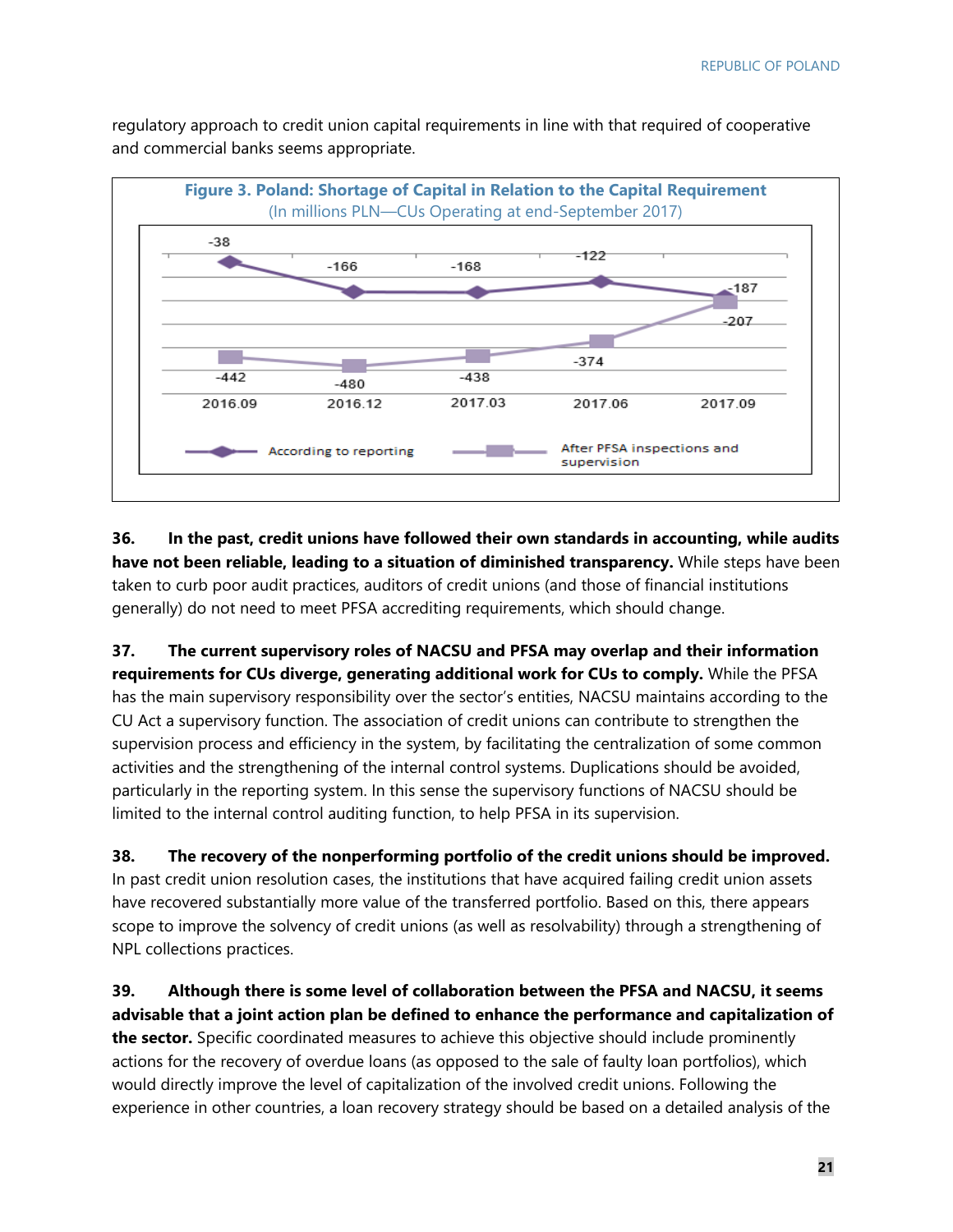affected loan portfolios differentiating by client segments, including incentives for the staff of the affected credit unions towards prioritizing the recovery of those loans that appear easier to collect.

## **D. Financial Safety Nets and Resolution Framework**

**40. The Credit Union Act of 2009 as amended in 2012 and 2017, and the Bank Guarantee Fund Act of 2016 together with two EU Directives provide the deposit insurance and resolution framework.**<sup>24</sup> Before 2013, credit union deposits were covered by the Credit Union Mutual Insurance Society, which was established in 1995. Since 2013, the BGF covers the deposits of credit unions and is the resolution authority for failing credit unions. This framework allows the BGF to facilitate the takeover of failing credit unions by other credit unions or by banks using the various BGF's various resolution tools, including insured deposit transfers and purchase and assumption transactions following a least cost criterion.<sup>25</sup> The range of tools available for BGF are like those available to other insurance deposit funds, including support for P&A transactions.

**41. The BGF manages two Deposit Guarantee Funds (DGFs) for failing credit unions, while NACSU manages a stabilization fund to support weak but potentially viable credit unions.**

There is a dedicated DGF for credit unions that can be buttressed by the DGF for banks, which has happened. The cross subsidy among the funds has occurred because the DGF for credit unions proved insufficient. The NACSU's stabilization fund, which is intended to be 2 percent of the sector's assets, is based on ex-ante contributions from credit unions and NACSU´s net profits. If NACSU refuses to provide support to a weak credit union, usually this results in its failure. The BGF is able to act without the consent of the credit union shareholders.

**42. The early intervention of credit unions usually requires financial assistance of BGF, which is available only by application of the failing institution**. As of now the restructuring of credit unions is possible after individual notification approved by EU, as there is no State Aid Scheme which allows BGF assistance in self-restructuring processes of the CU. This assistance is available upon application of the troubled credit union and should be in line with credit union's recovery plan. Assistance can be implemented as a subordinated loan or guarantee. The financial assistance should not exceed the costs of fulfilling the BGF statutory or contractual mandate regarding deposit guarantee. This financial support is used to remove insolvency threats. However, there is not any indication for the availability of liquidity support to the acquiring entity after the process, if it were needed.

**43. Since the PFSA assumed responsibility for the supervision of the credit union sector, several credit unions have exited the market through orderly liquidation or assisted mergers.** For the former, the liquidation is pursuant to a court supervised judicial process that includes the payout by the BGF of insured deposits and the BGF taking over the depositors' claim. For the assisted

<sup>&</sup>lt;sup>24</sup> Prior to that, the deposits made at credit unions were guaranteed by the Credit Union Mutual Insurance Society that was established in 1995.

<sup>&</sup>lt;sup>25</sup> The PFSA is responsible for the decision to trigger of the start of a resolution process and the BGF is responsible for the resolution once it is underway.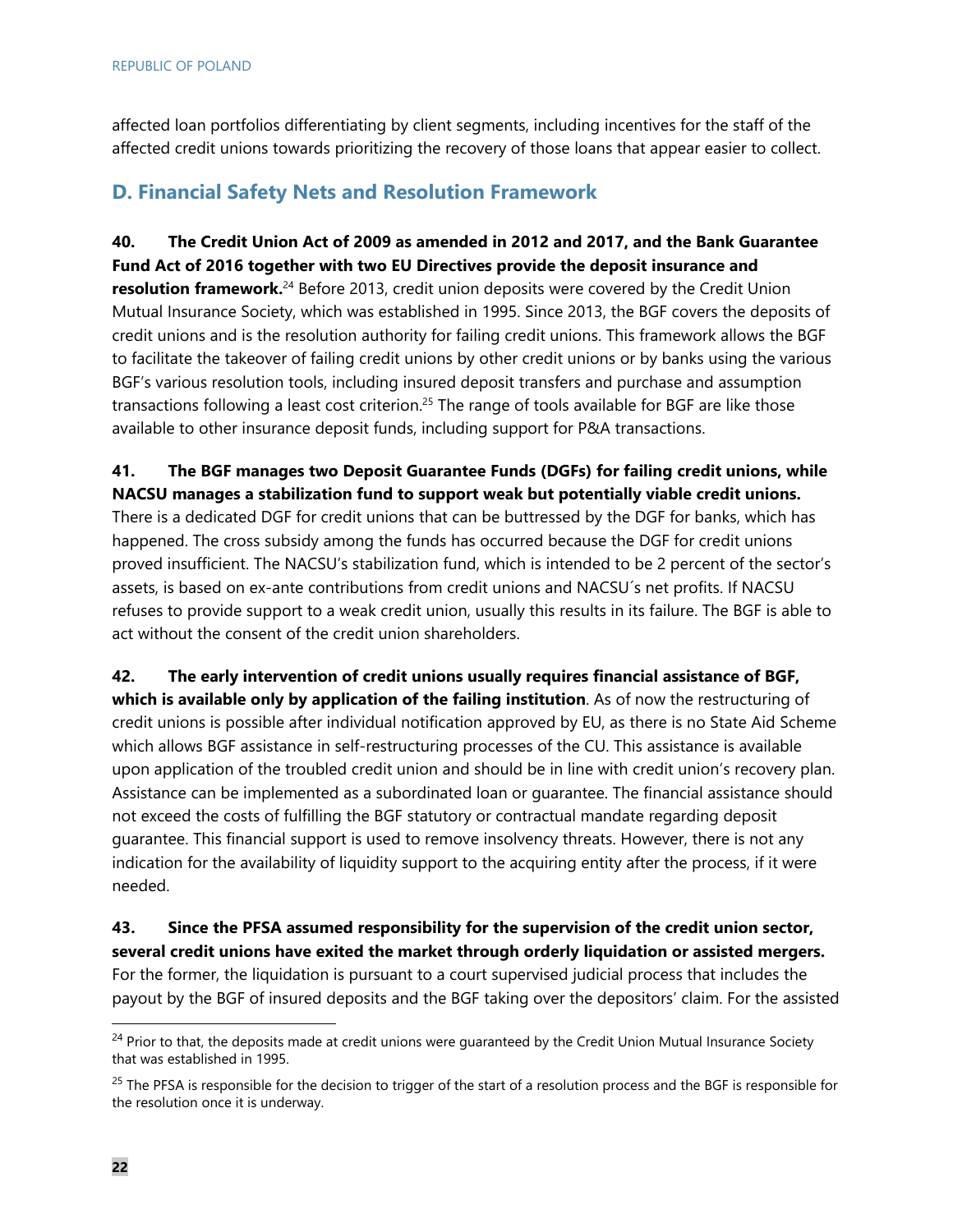mergers, the BGF (and in some cases the NFSCU) provide financial incentives to an acquiring bank (including a cooperative bank) or credit union. Such support is provided only to the acquiring entities and is conditioned on the PFSA's favorable opinion and that the transaction meets appropriate least cost criteria.

**44. As the authorities have gained a better understanding of the situation of the credit union sector, the time required for resolution has decreased as well there has been greater use of less costly resolution techniques.** Initially most failing credit unions resulted in their liquidation, including the payout of insured deposits, increasingly resolution of failing credit unions is via the purchase and assumption technique, which results in cost savings and a less disruptive resolution in comparison.

**45. Complementing the measures to restore the health of the credit union sector, it is also recommended to assess options to facilitate the mobilization and signing of share capital more attractive for credit unions and their members.** While the measures to be undertaken are like those proposed above for cooperative banks, the objective of this measure would be centered more around the mobilization of additional equity than on increasing member participation.

**46. The risks and vulnerabilities of the system must be worked out.** To address these shortcomings, the authorities should undertake a variety of measures to continue facilitating the exit of non-viable entities and to strengthen and consolidate viable entities.

**47. There are few incentives for ex-ante resolution mergers in the credit union system.** The mergers or takeovers of credit unions have occurred mainly in the middle of a resolution process with financial support provided by the BGF to payout insured deposits. Greater effort is needed to incentivize that other credit unions, except the larger ones, to merge while still viable to take advantage of economies of scale, mainly due to the granular shareholders and their limiting capacity to raise new capital.

**48. As the cost of deposit payout of credit union depositors is very high, other solutions should be promoted and the capacity of authorities for early detection strengthened.** To reduce the high cost of resolutions, greater coordination of the supervisory authorities is needed the PFSA needs to achieve greater awareness of deterioration likely to cause failure and initiate a resolution process more promptly. If the PFSA's abilities are limited by resource constraints and early detection is inadequate, then resolution costs will be higher.

**49. The credit union sector requires restructuring towards the consolidation of viable entities and resolution of non-viable entities through exit—time for a new approach?** (See Box 2.) While subsequent reform of the existing sector could be considered, including some form of recapitalization of weak credit unions and changes to the Credit Union Act 2009, the alternative could be a phase out of the entity type all together. Such an approach would acknowledge that the credit unions constitute less than 1 percent of deposit takers, with most of the sector deeply troubled. Policymakers need to decide whether a standalone credit union sector still remains